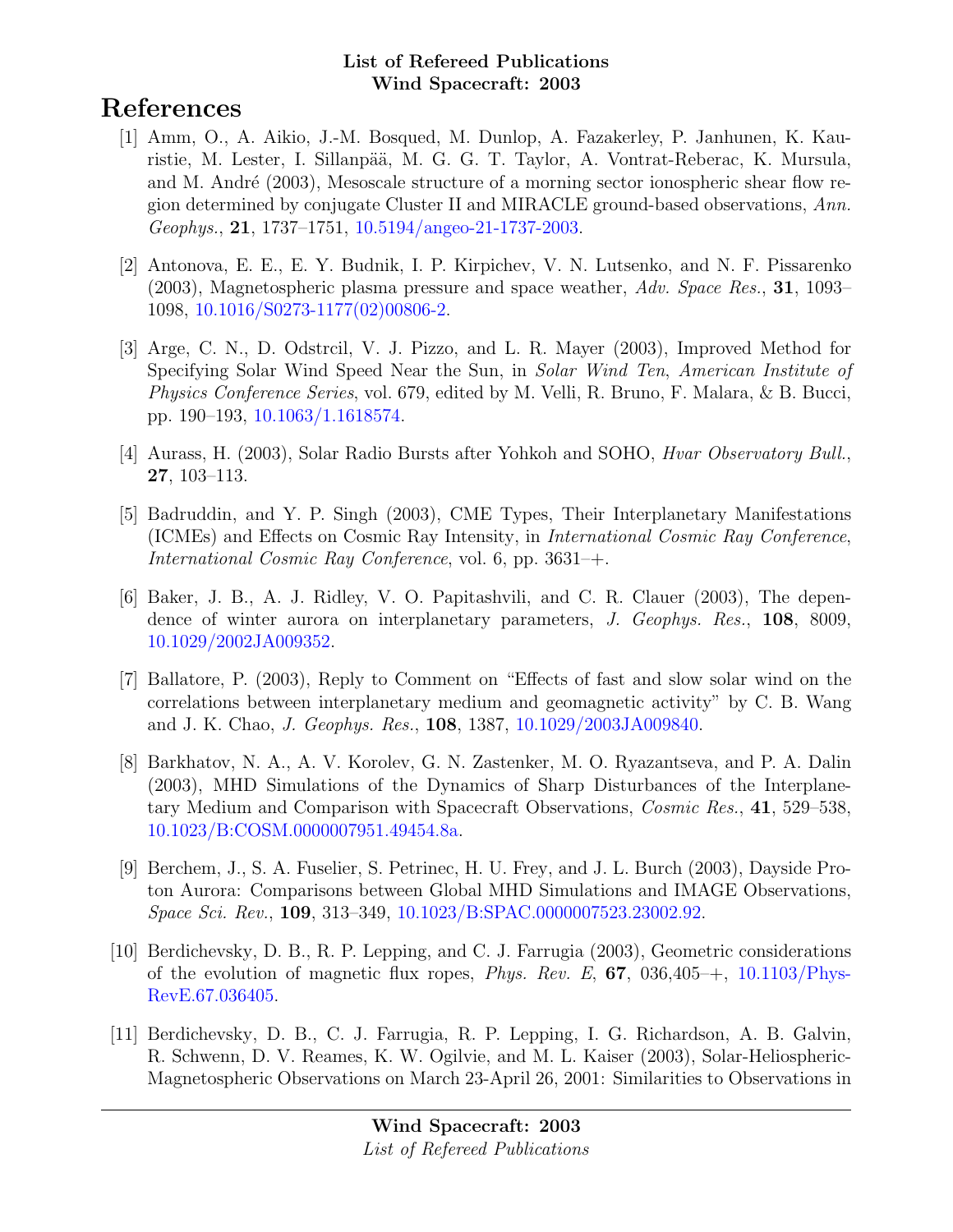April 1979, in Solar Wind Ten, American Institute of Physics Conference Series, vol. 679, edited by M. Velli, R. Bruno, F. Malara, & B. Bucci, pp. 758–761, [10.1063/1.1618703.](http://dx.doi.org/10.1063/1.1618703)

- [12] Blanco, J. J., J. Rodríguez-pacheco, and J. Sequeiros (2003), A new Method for Determining the Interplanetary Current-Sheet Local Orientation, Solar Phys., 213, 147–172.
- [13] Bochev, A. Z., and I. I. A. -Dimitrova (2003), Magnetic cloud and magnetosphere Ionosphere response to the 6 November 1997 CME, Adv. Space Res., 32, 1981–1987, [10.1016/S0273-1177\(03\)90636-3.](http://dx.doi.org/10.1016/S0273-1177(03)90636-3)
- [14] Bothmer, V. (2003), Sources of magnetic helicity over the solar cycle, in Solar Variability as an Input to the Earth's Environment, ESA Special Publication, vol. 535, edited by A. Wilson, pp. 419–428.
- [15] Burlaga, L., D. Berdichevsky, N. Gopalswamy, R. Lepping, and T. Zurbuchen (2003), Merged interaction regions at 1 AU, J. Geophys. Res., 108, 1425, [10.1029/2003JA010088.](http://dx.doi.org/10.1029/2003JA010088)
- [16] Burlaga, L. F., C. Wang, J. D. Richardson, and N. F. Ness (2003), Evolution of the multiscale statistical properties of corotating streams from 1 to 95 AU, J. Geophys. Res., 108, 1305, [10.1029/2003JA009841.](http://dx.doi.org/10.1029/2003JA009841)
- [17] Cane, H. V. (2003), Near-Relativistic Solar Electrons and Type III Radio Bursts, Astrophys. J., 598, 1403–1408, [10.1086/379007.](http://dx.doi.org/10.1086/379007)
- [18] Cane, H. V., and W. C. Erickson (2003), Energetic particle propagation in the inner heliosphere as deduced from low-frequency (¡100 kHz) observations of type III radio bursts, J. Geophys. Res., 108(A5), 1203, [10.1029/2002JA009488.](http://dx.doi.org/10.1029/2002JA009488)
- [19] Chen, L.-J., A. Bhattacharjee, K. Sigsbee, G. Parks, M. Fillingim, and R. Lin (2003), Wind observations pertaining to current disruption and ballooning instability during substorms, Geophys. Res. Lett., 30, 1335, [10.1029/2002GL016317.](http://dx.doi.org/10.1029/2002GL016317)
- [20] Chilingarian, A., K. Avakyan, V. Babayan, N. Bostanjyan, S. Chilingarian, V. Eganov, A. Hovhanissyan, G. Karapetyan, N. Gevorgyan, G. Gharagyozyan, S. Ghazaryan, A. Garyaka, V. Ivanov, H. Martirosian, R. Martirosov, L. Melkumyan, H. Sogoyan, S. Sokhoyan, S. Tserunyan, A. Vardanyan, A. Yeremian, and M. Zazyan (2003), Aragats space-environmental centre: status and SEP forecasting possibilities, J. Phys. G Nucl. Phys., 29, 939–951.
- [21] Cho, K.-S., Y.-J. Moon, M. Dryer, C. D. Fry, Y.-D. Park, and K.-S. Kim (2003), A statistical comparison of interplanetary shock and CME propagation models, J. Geophys. Res., 108, 1445, [10.1029/2003JA010029.](http://dx.doi.org/10.1029/2003JA010029)
- [22] Christensen, T., N. Østgaard, T. J. Rosenberg, D. L. Detrick, G. A. Germany, and P. Stauning (2003), Conjugate high-intensity energetic electron precipitation at high latitude, Ann. Geophys., 21, 1443–1455, [10.5194/angeo-21-1443-2003.](http://dx.doi.org/10.5194/angeo-21-1443-2003)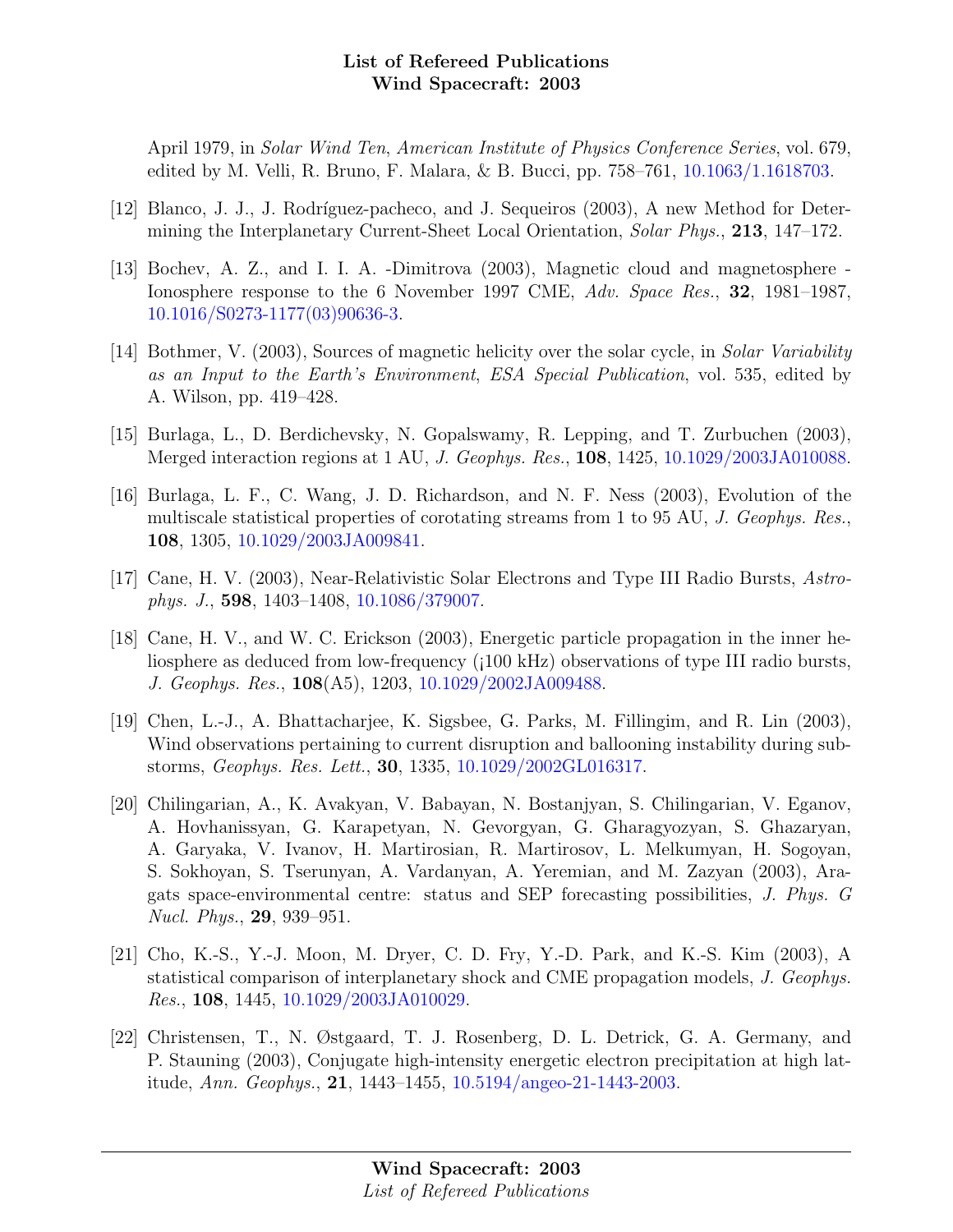- [23] Claßen, H. T., G. Mann, A. Klassen, and H. Aurass (2003), Relative timing of electron acceleration and injection at solar flares: A case study, Astron. & Astrophys., 409, 309– 316, [10.1051/0004-6361:20031097.](http://dx.doi.org/10.1051/0004-6361:20031097)
- [24] Claßen, T., G. Mann, A. Klassen, and H. Aurass (2003), Accelerated particles and electromagnetic emission associated with coronal shock waves: first RHESSI results, Hvar Observatory Bull., 27, 151–158.
- [25] Cline, T. L., S. D. Barthelmy, P. S. Butterworth, T. B. Sheets, R. I. Aptekar, D. D. Frederiks, S. V. Golenetskii, V. N. Il'Inskii, E. P. Mazets, and V. D. Pal'Shin (2003), Seven-year Konus GRB Catalog, in Gamma-Ray Burst and Afterglow Astronomy 2001: A Workshop Celebrating the First Year of the HETE Mission, American Institute of Physics Conference Series, vol. 662, edited by G. R. Ricker & R. K. Vanderspek, pp. 143–143, [10.1063/1.1579322.](http://dx.doi.org/10.1063/1.1579322)
- [26] Cliver, E. W., S. W. Kahler, and D. V. Reames (2003), Coronal Shocks and Solar Energetic Proton Events, in International Cosmic Ray Conference, International Cosmic Ray Conference, vol. 6, pp.  $3331-+$ .
- [27] Connors, M., G. Rostoker, G. Sofko, R. L. McPherron, and M. G. Henderson (2003), Ps 6 disturbances: relation to substorms and the auroral oval, Ann. Geophys., 21, 493–508, [10.5194/angeo-21-493-2003.](http://dx.doi.org/10.5194/angeo-21-493-2003)
- [28] Crider, D. H., D. Vignes, A. M. Krymskii, T. K. Breus, N. F. Ness, D. L. Mitchell, J. A. Slavin, and M. H. Acuña (2003), A proxy for determining solar wind dynamic pressure at Mars using Mars Global Surveyor data, J. Geophys. Res., 108, 1461, [10.1029/2003JA009875.](http://dx.doi.org/10.1029/2003JA009875)
- [29] Crooker, N. U., D. E. Larson, S. W. Kahler, S. M. Lamassa, and H. E. Spence (2003), Suprathermal electron isotropy in high-beta solar wind and its role in heat flux dropouts, Geophys. Res. Lett., 30, 1619, [10.1029/2003GL017036.](http://dx.doi.org/10.1029/2003GL017036)
- [30] Cummer, S. A., J. L. Green, B. W. Reinisch, S. F. Fung, M. L. Kaiser, J. S. Pickett, I. Christopher, R. Mutel, D. A. Gurnett, and C. P. Escoubet (2003), Advances in magnetospheric radio wave analysis and tomography, Adv. Space Res., 32, 329–336, [10.1016/S0273-1177\(03\)90271-7.](http://dx.doi.org/10.1016/S0273-1177(03)90271-7)
- [31] dalla, S., A. Balogh, S. Krucker, A. Posner, R. Müller-Mellin, J. D. Anglin, M. Y. Hofer, R. G. Marsden, T. R. Sanderson, B. Heber, M. Zhang, and R. B. McKibben (2003), Delay in solar energetic particle onsets at high heliographic latitudes, Ann. Geophys., 21, 1367–1375, [10.5194/angeo-21-1367-2003.](http://dx.doi.org/10.5194/angeo-21-1367-2003)
- [32] Dalla, S., A. Balogh, S. Krucker, A. Posner, R. M¨uller-Mellin, J. D. Anglin, M. Y. Hofer, R. G. Marsden, T. R. Sanderson, C. Tranquille, B. Heber, M. Zhang, and R. B. McKibben (2003), Properties of high heliolatitude solar energetic particle events and constraints on models of acceleration and propagation, Geophys. Res. Lett., 30, 8035, [10.1029/2003GL017139.](http://dx.doi.org/10.1029/2003GL017139)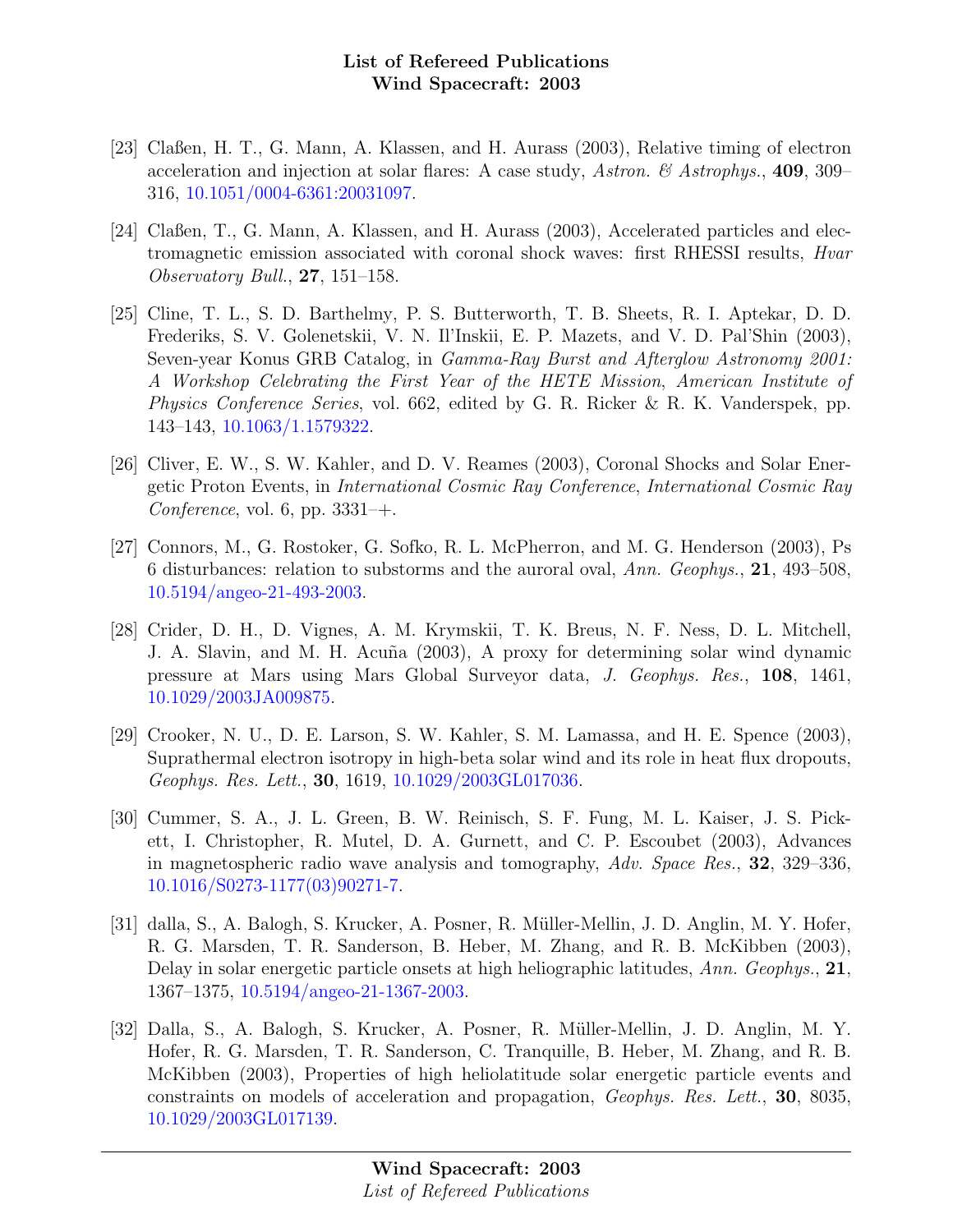- [33] Dasso, S., F. T. Gratton, and C. J. Farrugia (2003), A parametric study of the influence of ion and electron properties on the excitation of electromagnetic ion cyclotron waves in coronal mass ejections, J. Geophys. Res., 108, 1149, [10.1029/2002JA009558.](http://dx.doi.org/10.1029/2002JA009558)
- [34] Dasso, S., C. H. Mandrini, P. Démoulin, and C. J. Farrugia (2003), Magnetic helicity analysis of an interplanetary twisted flux tube, J. Geophys. Res., 108, 1362, [10.1029/2003JA009942.](http://dx.doi.org/10.1029/2003JA009942)
- [35] Dean, A. J., A. J. Bird, N. Diallo, C. Ferguson, J. J. Lockley, S. E. Shaw, M. J. Westmore, and D. R. Willis (2003), The Modelling of Background Noise in Astronomical Gamma Ray Telescopes, Space Sci. Rev., 105, 285–376, [10.1023/A:1023995803108.](http://dx.doi.org/10.1023/A:1023995803108)
- [36] del Peral, L., R. Gómez-Herrero, M. D. Rodríguez-Frías, J. Gutiérrez, R. Müller-Mellin, and H. Kunow (2003), Jovian electrons in the heliosphere: new insights from EPHIN on board SOHO, Astroparticle Phys., 20, 235–245, [10.1016/S0927-6505\(03\)00170-1.](http://dx.doi.org/10.1016/S0927-6505(03)00170-1)
- [37] Desai, M. I., G. M. Mason, J. R. Dwyer, J. E. Mazur, R. E. Gold, S. M. Krimigis, C. W. Smith, and R. M. Skoug (2003), Evidence for a Suprathermal Seed Population of Heavy Ions Accelerated by Interplanetary Shocks near 1 AU, Astrophys. J., 588, 1149–1162, [10.1086/374310.](http://dx.doi.org/10.1086/374310)
- [38] Dmitriev, A. V., and J. K. Chao (2003), Dependence of geosynchronous relativistic electron enhancements on geomagnetic parameters, J. Geophys. Res., 108, 1388, [10.1029/2002JA009664.](http://dx.doi.org/10.1029/2002JA009664)
- [39] Dröge, W. (2003), Solar Particle Transport in a Dynamical Quasi-linear Theory, Astrophys. J., 589, 1027–1039, [10.1086/374812.](http://dx.doi.org/10.1086/374812)
- [40] Duldig, M., D. J. Bombardieri, and J. E. Humble (2003), Further Fine Time Resolution Analysis of the Bastille Day 2000 GLE, in International Cosmic Ray Conference, International Cosmic Ray Conference, vol. 6, pp. 3389–+.
- [41] Ebihara, Y., and M. Ejiri (2003), Numerical Simulation of the Ring Current: Review, Space Sci. Rev., 105, 377–452, [10.1023/A:1023905607888.](http://dx.doi.org/10.1023/A:1023905607888)
- [42] Ebihara, Y., M. Ejiri, and H. Nilsson (2003), Single particle simulation on the stormtime ring current formation and DST variation, Adv. Space Res., 31, 1051–1058, [10.1016/S0273-1177\(02\)00784-6.](http://dx.doi.org/10.1016/S0273-1177(02)00784-6)
- [43] Echer, E., W. D. Gonzalez, M. V. Alves, A. L. C. Gonzalez, A. dal Lago, L. E. A. Vieira, F. L. Guarnieri, J. C. Santos, L. A. Balmaceda, and N. J. Schuch (2003), Geomagnetic effects of interplanetary shock waves during solar minimum (1995-1996) and solar maximum (2000), in Solar Variability as an Input to the Earth's Environment, ESA Special Publication, vol. 535, edited by A. Wilson, pp. 641–644.
- [44] Eriksson, S., W. J. Peria, J. W. Bonnell, Y.-J. Su, R. E. Ergun, Y.-K. Tung, G. K. Parks, and C. W. Carlson (2003), Lobe cell convection and polar cap precipitation, J. Geophys. Res., 108, 1198, [10.1029/2002JA009725.](http://dx.doi.org/10.1029/2002JA009725)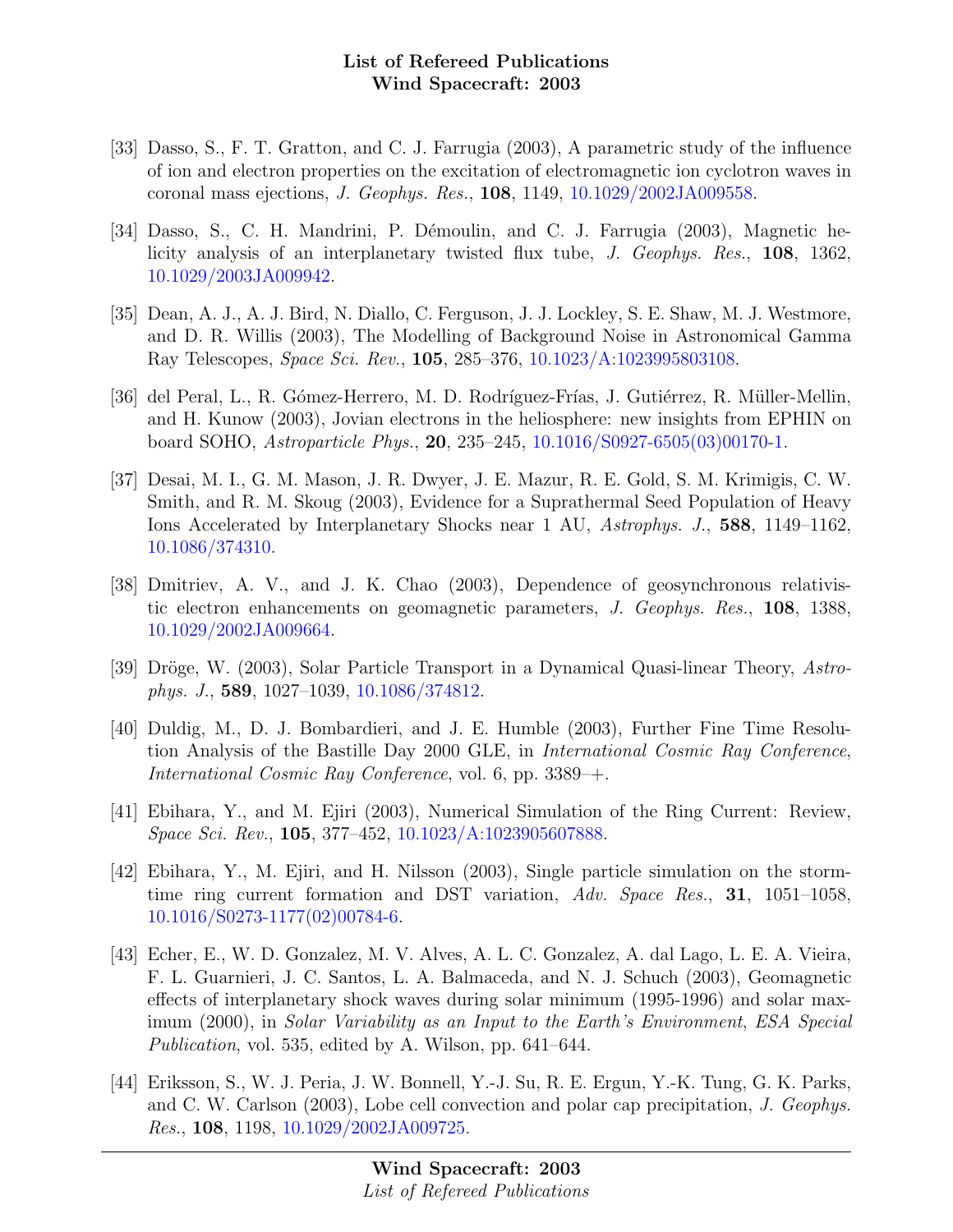- [45] Erkaev, N. V., C. J. Farrugia, and H. K. Biernat (2003), The role of the magnetic barrier in the Solar wind-magnetosphere interaction, *Planet. Space Sci.*, **51**, 745–755, [10.1016/S0032-0633\(03\)00111-9.](http://dx.doi.org/10.1016/S0032-0633(03)00111-9)
- [46] Fairfield, D. H., C. J. Farrugia, T. Mukai, T. Nagai, and A. Fedorov (2003), Motion of the dusk flank boundary layer caused by solar wind pressure changes and the Kelvin-Helmholtz instability: 10-11 January 1997, J. Geophys. Res., 108, 1460, [10.1029/2003JA010134.](http://dx.doi.org/10.1029/2003JA010134)
- [47] Fárník, F., H. S. Hudson, M. Karlický, and T. Kosugi (2003), X-ray and radio observations of the activation stages of an X-class solar flare, Astron. & Astrophys., 399, 1159–1166, [10.1051/0004-6361:20021852.](http://dx.doi.org/10.1051/0004-6361:20021852)
- [48] Farrugia, C. J., and P. E. Sandholt (2003), Magnetosphere-Ionosphere Coupling at Midmorning local times: Dependence on IMF parameters, in *Earth's Low-Latitude Boundary* Layer, Geophys. Monogr. Ser., vol. 133, edited by P. T. Newell and T. G. Onsager, pp. 351–359, AGU, Washington, D.C., [10.1029/GM133.](http://dx.doi.org/10.1029/GM133)
- [49] Farrugia, C. J., P. E. Sandholt, N. C. Maynard, R. B. Torbert, and D. M. Ober (2003), Temporal variations in a four-sheet field-aligned current system and associated aurorae as observed during a Polar-ground magnetic conjunction in the midmorning sector, J. Geophys. Res., 108, 1230, [10.1029/2002JA009619.](http://dx.doi.org/10.1029/2002JA009619)
- [50] Farrugia, C. J., H. Matsui, and R. B. Torbert (2003), Coherence Lengths of the Interplanetary Electric Field: Solar Cycle Maximum Conditions, in Solar Wind Ten, American Institute of Physics Conference Series, vol. 679, edited by M. Velli, R. Bruno, F. Malara, & B. Bucci, pp. 766–769, [10.1063/1.1618705.](http://dx.doi.org/10.1063/1.1618705)
- [51] Farrugia, C. J., V. K. Jordanova, M. P. Freeman, C. C. Cocheci, R. L. Arnoldy, M. Engebretson, P. Stauning, G. Rostoker, M. F. Thomsen, G. Reeves, and K. Yumoto  $(2003)$ , Large-scale geomagnetic effects of May 4, 1998, Adv. Space Res., 31, 1111–1116, [10.1016/S0273-1177\(02\)00890-6.](http://dx.doi.org/10.1016/S0273-1177(02)00890-6)
- [52] Farrugia, C. J., L. F. Burlaga, V. K. Jordanova, M. P. Freeman, G. Lawrence, H. Matsui, C. C. Cocheci, R. L. Arnoldy, J. D. Scudder, K. W. Ogilvie, and R. P. Lepping (2003), Power to the magnetosphere: May 4, 1998, Adv. Space Res., 31, 1117–1122, [10.1016/S0273-1177\(02\)00891-8.](http://dx.doi.org/10.1016/S0273-1177(02)00891-8)
- [53] Farrugia, C. J., G. Gnavi, F. T. Gratton, M. Oieroset, K. W. Ogilvie, R. P. Lepping, and R. P. Lid (2003), Waves in the plasma depletion layer derived from three magnetosheath passes made by WIND, Adv. Space Res., 31, 1099–1104, [10.1016/S0273-1177\(02\)00807-4.](http://dx.doi.org/10.1016/S0273-1177(02)00807-4)
- [54] Feng, X., S. T. Wu, F. Wei, and Q. Fan (2003), A Class of TVD Type Combined Numerical Scheme for MHD Equations With a Survey About Numerical Methods in Solar Wind Simulations, Space Sci. Rev., 107, 43–53, [10.1023/A:1025547016708.](http://dx.doi.org/10.1023/A:1025547016708)
- [55] Feroci, M., S. Mereghetti, P. Woods, C. Kouveliotou, E. Costa, D. D. Frederiks, S. V. Golenetskii, K. Hurley, E. Mazets, P. Soffitta, and M. Tavani (2003), The 2001 April Burst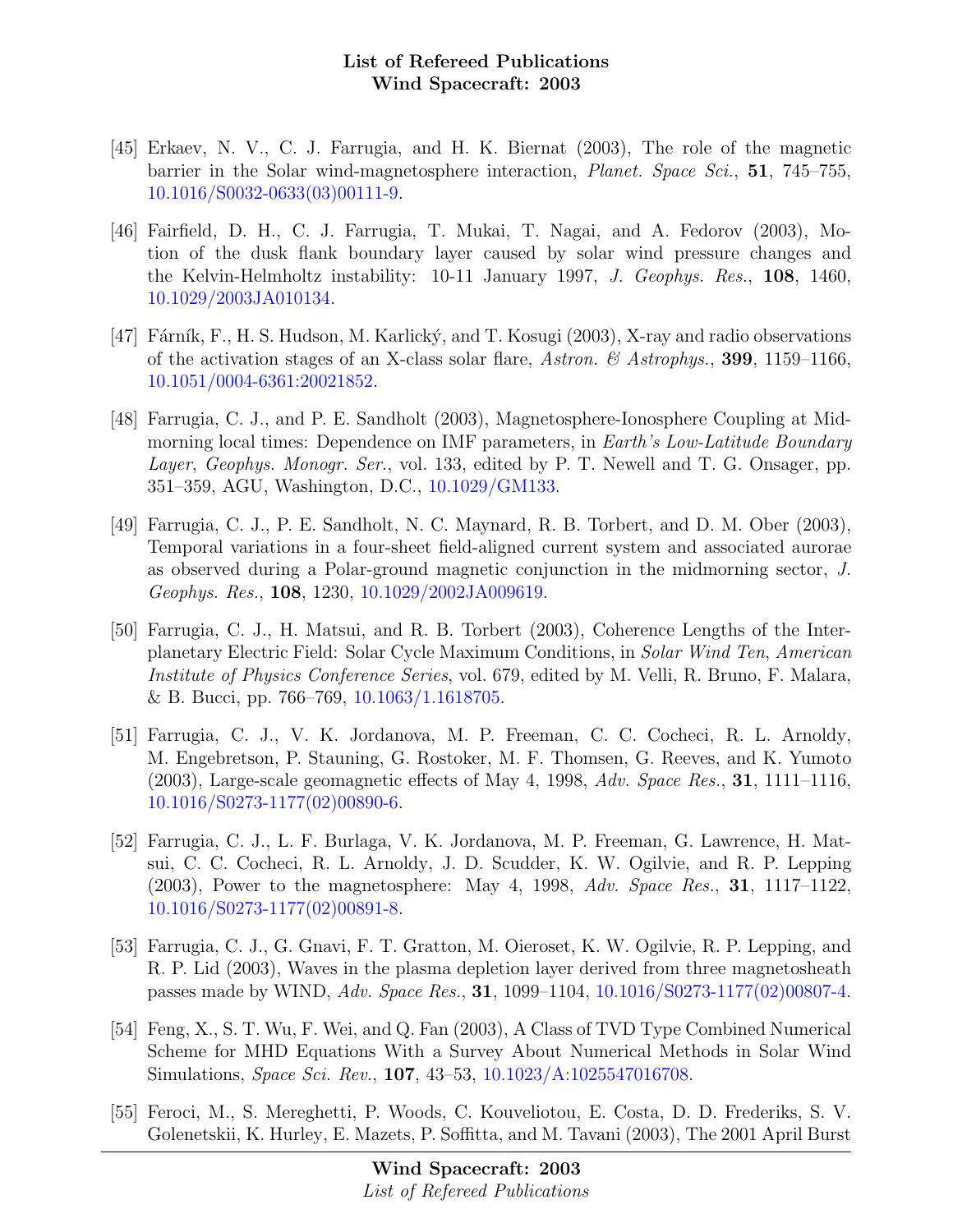Activation of SGR 1900+14: X-Ray Afterglow Emission, Astrophys. J., 596, 470–476, [10.1086/377513.](http://dx.doi.org/10.1086/377513)

- [56] Fitzenreiter, R. J., K. W. Ogilvie, S. D. Bale, and A. F. Viñas (2003), Modification of the solar wind electron velocity distribution at interplanetary shocks, J. Geophys. Res., 108, 1415, [10.1029/2003JA009865.](http://dx.doi.org/10.1029/2003JA009865)
- [57] Golenetskii, S., R. Aptekar, D. Frederiks, E. Mazets, V. Palshin, K. Hurley, T. Cline, and B. Stern (2003), Observations of Giant Outbursts from Cygnus X-1, Astrophys. J., 596, 1113–1120, [10.1086/378190.](http://dx.doi.org/10.1086/378190)
- [58] González-Esparza, J. A., A. Lara, E. Pérez-Tijerina, A. Santillán, and N. Gopalswamy (2003), A numerical study on the acceleration and transit time of coronal mass ejections in the interplanetary medium, J. Geophys. Res., 108, 1039, [10.1029/2001JA009186.](http://dx.doi.org/10.1029/2001JA009186)
- [59] Gopalswamy, N. (2003), Coronal mass ejections: Initiation and detection, Adv. Space *Res.*, **31**, 869–881, [10.1016/S0273-1177\(02\)00888-8.](http://dx.doi.org/10.1016/S0273-1177(02)00888-8)
- [60] Gopalswamy, N., S. Yashiro, A. Lara, M. L. Kaiser, B. J. Thompson, P. T. Gallagher, and R. A. Howard (2003), Large solar energetic particle events of cycle 23: A global view, Geophys. Res. Lett., 30, 8015, [10.1029/2002GL016435.](http://dx.doi.org/10.1029/2002GL016435)
- [61] Gopalswamy, N., P. K. Manoharan, and S. Yashiro (2003), Comment on "Coronal mass ejections, interplanetary ejecta and geomagnetic storms" by H. V. Cane, I. G. Richardson, and O. C. St. Cyr, Geophys. Res. Lett., 30, 2232, [10.1029/2003GL017562.](http://dx.doi.org/10.1029/2003GL017562)
- [62] Gopalswamy, N., A. Lara, S. Yashiro, S. Nunes, and R. A. Howard (2003), Coronal mass ejection activity during solar cycle 23, in Solar Variability as an Input to the Earth's Environment, ESA Special Publication, vol. 535, edited by A. Wilson, pp. 403–414.
- [63] Gopalswamy, N., S. Yashiro, G. Michalek, M. L. Kaiser, R. A. Howard, R. Leske, T. von Rosenvinge, and D. V. Reames (2003), Effect of CME Interactions on the Production of Solar Energetic Particles, in Solar Wind Ten, American Institute of Physics Conference Series, vol. 679, edited by M. Velli, R. Bruno, F. Malara, & B. Bucci, pp. 608–611, [10.1063/1.1618668.](http://dx.doi.org/10.1063/1.1618668)
- [64] Gopalswamy, N., S. Yashiro, M. L. Kaiser, and R. A. Howard (2003), Coronal mass ejection interaction and particle acceleration during the 2001 April 14 15 events, Adv. Space Res., 32, 2613–2618, [10.1016/j.asr.2003.09.038.](http://dx.doi.org/10.1016/j.asr.2003.09.038)
- [65] Grande, M., R. Browning, N. Waltham, D. Parker, S. K. Dunkin, B. Kent, B. Kellett, C. H. Perry, B. Swinyard, A. Perry, J. Feraday, C. Howe, G. McBride, K. Phillips, J. Huovelin, P. Muhli, P. J. Hakala, O. Vilhu, J. Laukkanen, N. Thomas, D. Hughes, H. Alleyne, M. Grady, R. Lundin, S. Barabash, D. Baker, P. E. Clark, C. D. Murray, J. Guest, I. Casanova, L. C. D'Uston, S. Maurice, B. Foing, D. J. Heather, V. Fernandes, K. Muinonen, S. S. Russell, A. Christou, C. Owen, P. Charles, H. Koskinen, M. Kato, K. Sipila, S. Nenonen, M. Holmstrom, N. Bhandari, R. Elphic, and D. Lawrence (2003), The D-CIXS X-ray mapping spectrometer on SMART-1, Planet. Space Sci., 51, 427–433, [10.1016/S0032-0633\(03\)00020-5.](http://dx.doi.org/10.1016/S0032-0633(03)00020-5)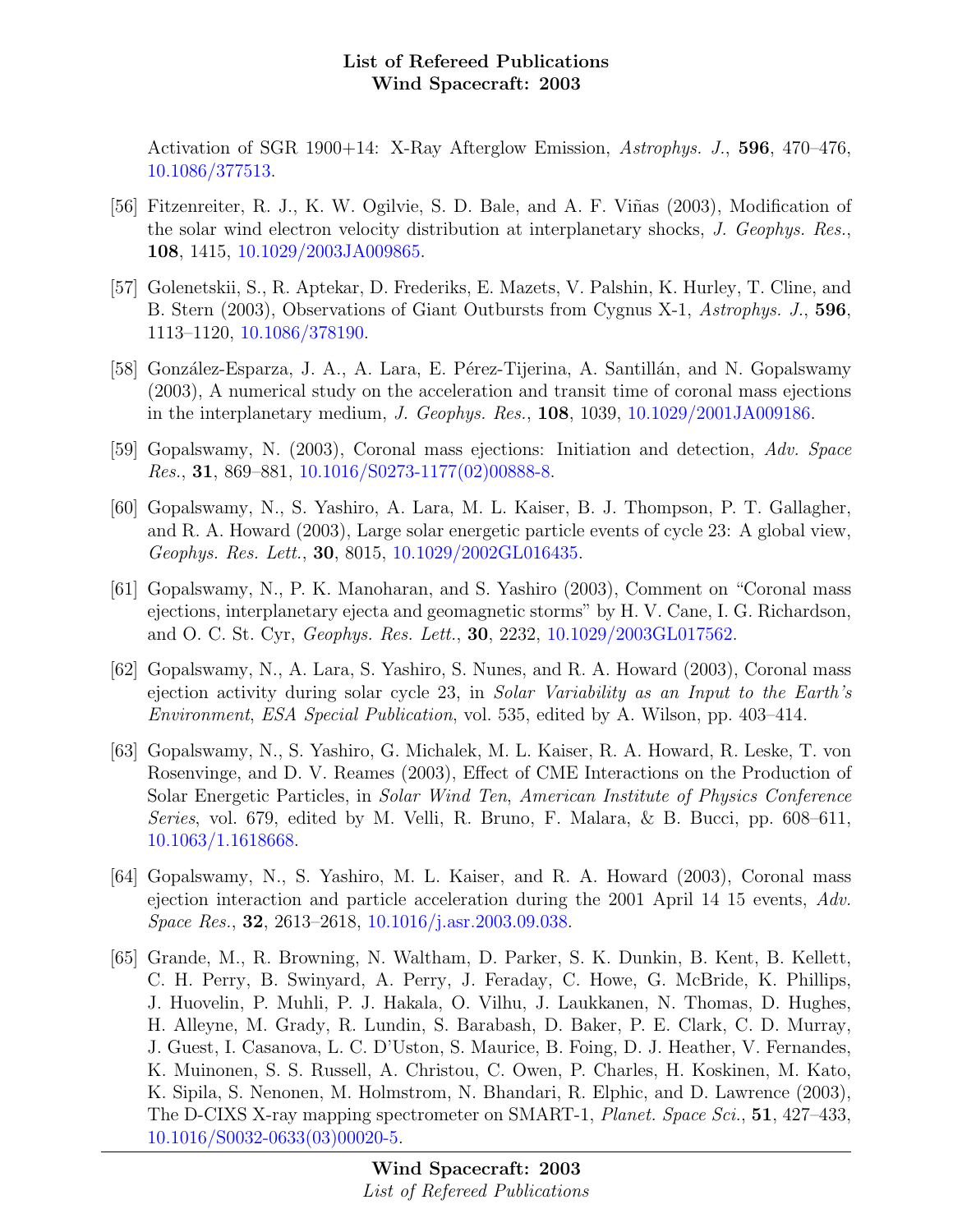- [66] Green, J. L., and B. W. Reinisch (2003), An Overview of Results From rpi on Image, Space Sci. Rev., 109, 183–210, [10.1023/B:SPAC.0000007519.44362.65.](http://dx.doi.org/10.1023/B:SPAC.0000007519.44362.65)
- [67] Hasegawa, H., M. Fujimoto, K. Maezawa, Y. Saito, and T. Mukai (2003), Geotail observations of the dayside outer boundary region: Interplanetary magnetic field control and dawn-dusk asymmetry, J. Geophys. Res., 108, 1163, [10.1029/2002JA009667.](http://dx.doi.org/10.1029/2002JA009667)
- [68] Hausman, B. A. (2003), Tangential discontinuities as diagnostics for disordered (e.g. quasiparallel) shocks, Planet. Space Sci., 51, 703–712, [10.1016/S0032-0633\(03\)00105-3.](http://dx.doi.org/10.1016/S0032-0633(03)00105-3)
- [69] Hidalgo, M. A. (2003), An Approach to the Relationship Between Magnetic Clouds and the Recovery Phase of Geomagnetic Storms, Solar Phys., 216, 311–324, [10.1023/A:1026159717348.](http://dx.doi.org/10.1023/A:1026159717348)
- [70] Hill, M. E., D. C. Hamilton, J. E. Mazur, and S. M. Krimigis (2003), Anomalous cosmic ray intensity variations in the inner and outer heliosphere during the solar cycle 22 recovery phase (1991-1999), J. Geophys. Res., 108, 8037, [10.1029/2003JA009914.](http://dx.doi.org/10.1029/2003JA009914)
- [71] Hnat, B., S. C. Chapman, G. Rowlands, N. W. Watkins, and M. P. Freeman (2003), Scaling in long term data sets of geomagnetic indices and solar wind  $\epsilon$  as seen by WIND spacecraft, Geophys. Res. Lett., 30, 2174, [10.1029/2003GL018209.](http://dx.doi.org/10.1029/2003GL018209)
- [72] Hnat, B., S. C. Chapman, N. Watkins, and M. P. Freeman (2003), Correction to "Scaling of solar wind  $\epsilon$  and the AU, AL and AE indices as seen by WIND" by B. Hnat, S. C. Chapman, G. Rowlands, N. W. Watkins, and M. P. Freeman, Geophys. Res. Lett., 30, 1426, [10.1029/2003GL017194.](http://dx.doi.org/10.1029/2003GL017194)
- [73] Hnat, B., S. C. Chapman, and G. Rowlands (2003), Intermittency, scaling, and the Fokker-Planck approach to fluctuations of the solar wind bulk plasma parameters as seen by the WIND spacecraft, *Phys. Rev. E*, **67**, 056,404–+, [10.1103/PhysRevE.67.056404.](http://dx.doi.org/10.1103/PhysRevE.67.056404)
- [74] Ho, G. C., E. C. Roelof, G. M. Mason, D. Lario, and J. E. Mazur (2003), Onset study of impulsive solar energetic particle events, Adv. Space Res., 32, 2679–2684, [10.1016/S0273-](http://dx.doi.org/10.1016/S0273-1177(03)90450-9) [1177\(03\)90450-9.](http://dx.doi.org/10.1016/S0273-1177(03)90450-9)
- [75] Hosokawa, K., E. E. Woodfield, M. Lester, S. E. Milan, N. Sato, A. S. Yukimatu, and T. Iyemori (2003), Interhemispheric comparison of spectral width boundary as observed by SuperDARN radars, Ann. Geophys., 21, 1553–1565, [10.5194/angeo-21-1553-2003.](http://dx.doi.org/10.5194/angeo-21-1553-2003)
- [76] Huang, C.-S., J. C. Foster, G. D. Reeves, J. Watermann, J. H. Sastri, K. Yumoto, and P. Song (2003), Global magnetospheric-ionospheric oscillations initiated by a solar wind pressure impulse, J. Geophys. Res., 108, 1232, [10.1029/2002JA009465.](http://dx.doi.org/10.1029/2002JA009465)
- [77] Hurley, K., T. Cline, I. Mitrofanov, E. Mazets, S. Golenetskii, F. Frontera, E. Montanari, C. Guidorzi, and M. Feroci (2003), The Current Performance of the Third Interplanetary Network, in Gamma-Ray Burst and Afterglow Astronomy 2001: A Workshop Celebrating the First Year of the HETE Mission, American Institute of Physics Conference Series, vol. 662, edited by G. R. Ricker and R. K. Vanderspek, pp. 473–476, [10.1063/1.1579405.](http://dx.doi.org/10.1063/1.1579405)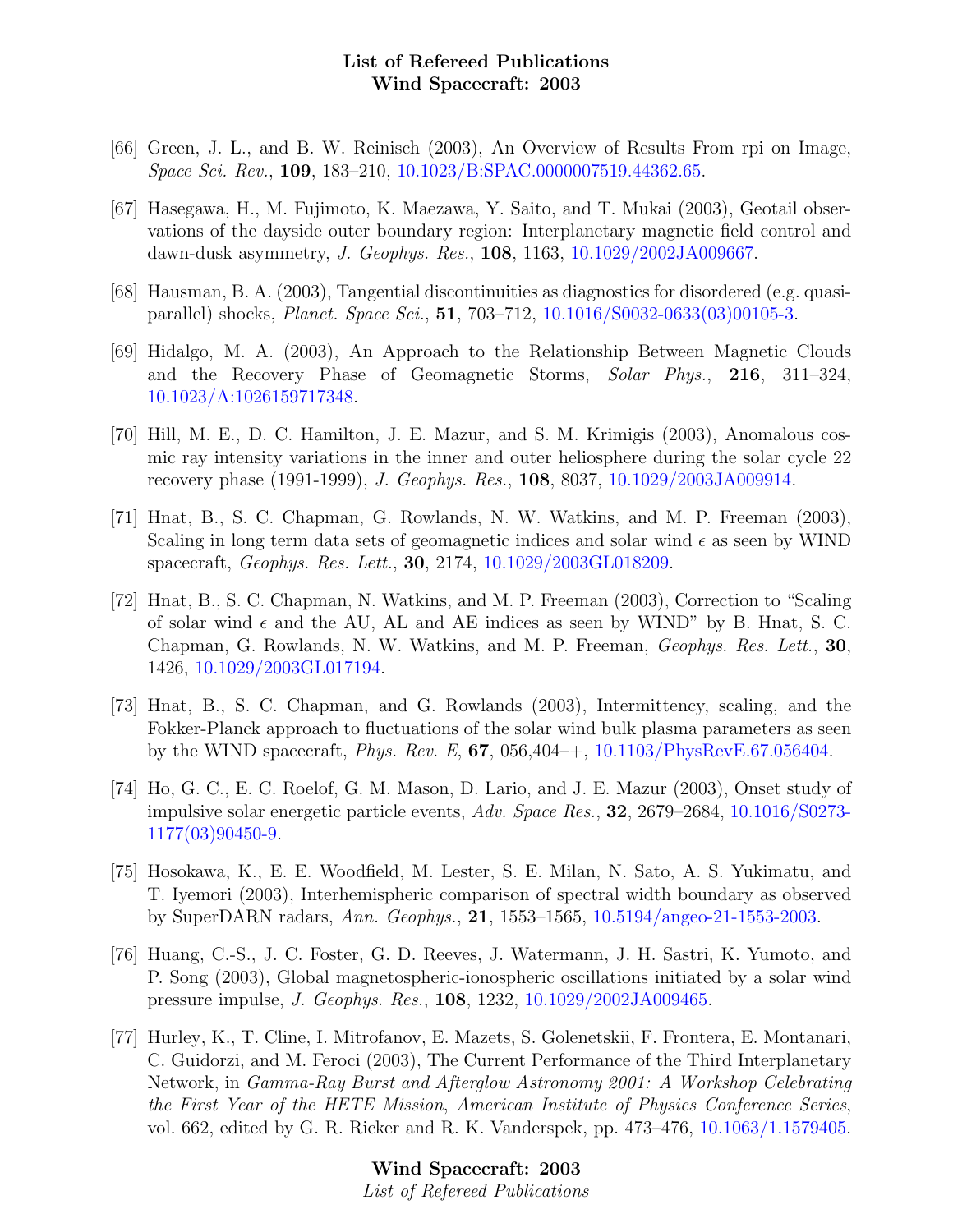- [78] Hurley, K., J.-L. Atteia, G. Crew, G. Ricker, J. Doty, G. Monnelly, R. Vanderspek, J. Villasenor, and T. Cline (2003), HETE-II and the Interplanetary Network, in Gamma-Ray Burst and Afterglow Astronomy 2001: A Workshop Celebrating the First Year of the HETE Mission, American Institute of Physics Conference Series, vol. 662, edited by G. R. Ricker & R. K. Vanderspek, pp. 42–44, [10.1063/1.1579296.](http://dx.doi.org/10.1063/1.1579296)
- [79] Jordanova, V. K. (2003), New Insights on Geomagnetic Storms from Model Simulations Using Multi-Spacecraft Data, Space Sci. Rev., 107, 157–165, [10.1023/A:1025575807139.](http://dx.doi.org/10.1023/A:1025575807139)
- [80] Jordanova, V. K., A. Boonsiriseth, R. M. Thorne, and Y. Dotan (2003), Ring current asymmetry from global simulations using a high-resolution electric field model, J. Geophys. Res., 108, 1443, [10.1029/2003JA009993.](http://dx.doi.org/10.1029/2003JA009993)
- [81] Kahler, S. W. (2003), Energetic particle acceleration by coronal mass ejections, Adv. Space Res., 32, 2587–2596, [10.1016/j.asr.2003.02.006.](http://dx.doi.org/10.1016/j.asr.2003.02.006)
- [82] Kahler, S. W., and D. V. Reames (2003), Solar Energetic Particle Production by Coronal Mass Ejection-driven Shocks in Solar Fast-Wind Regions, Astrophys. J., 584, 1063–1070, [10.1086/345780.](http://dx.doi.org/10.1086/345780)
- [83] Kahler, S. W., G. M. Simnett, and M. J. Reiner (2003), Onsets of Solar Cycle 23 Ground Level Events as Probes of Solar Energetic Particle Injections at the Sun, in International Cosmic Ray Conference, International Cosmic Ray Conference, vol. 6, pp. 3415–+.
- [84] Kahler, S. W., N. U. Crooker, and D. E. Larson (2003), Probing the magnetic polarity structure of the heliospheric current sheet, J. Geophys. Res., 108, 1316, [10.1029/2002JA009649.](http://dx.doi.org/10.1029/2002JA009649)
- [85] Kahler, S. W., N. U. Crooker, and D. E. Larson (2003), Parameterizing the Wind 3DP Heat Flux Electron Data, in Solar Wind Ten, American Institute of Physics Conference Series, vol. 679, edited by M. Velli, R. Bruno, F. Malara, & B. Bucci, pp. 172–175, [10.1063/1.1618569.](http://dx.doi.org/10.1063/1.1618569)
- [86] Kaiser, M. L. (2003), Solar radio emissions at solar maximum: Interplanetary perspective, Adv. Space Res., **32**, 461–465, [10.1016/S0273-1177\(03\)00330-2.](http://dx.doi.org/10.1016/S0273-1177(03)00330-2)
- [87] Kasper, J. C., A. J. Lazarus, S. P. Gary, and A. Szabo (2003), Solar Wind Temperature Anisotropies, in Solar Wind Ten, American Institute of Physics Conference Series, vol. 679, edited by M. Velli, R. Bruno, F. Malara, & B. Bucci, pp. 538–541, [10.1063/1.1618653.](http://dx.doi.org/10.1063/1.1618653)
- [88] Kataoka, R., H. Fukunishi, and L. J. Lanzerotti (2003), Statistical identification of solar wind origins of magnetic impulse events, J. Geophys. Res., 108, 1436, [10.1029/2003JA010202.](http://dx.doi.org/10.1029/2003JA010202)
- [89] Kaufmann, R. L., W. R. Paterson, and L. A. Frank (2003), Birkeland currents in the plasma sheet, J. Geophys. Res., 108, 1299, [10.1029/2002JA009665.](http://dx.doi.org/10.1029/2002JA009665)
- [90] Kellogg, P. J. (2003), Langmuir waves associated with collisionless shocks; a review, Planet. Space Sci., 51, 681–691, [10.1016/j.pss.2003.05.001.](http://dx.doi.org/10.1016/j.pss.2003.05.001)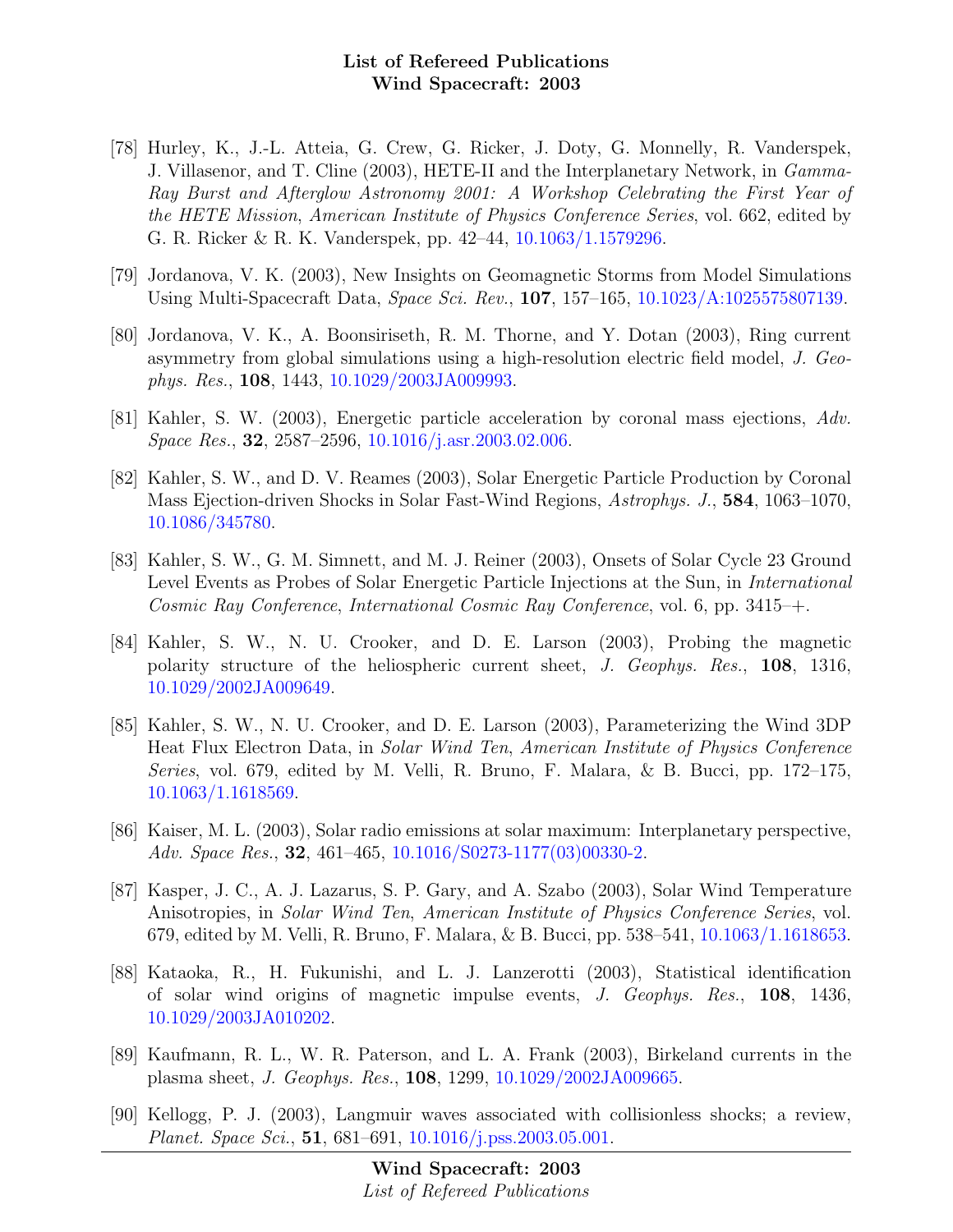- [91] Kepko, L., and H. E. Spence (2003), Observations of discrete, global magnetospheric oscillations directly driven by solar wind density variations, J. Geophys. Res., 108, 1257, [10.1029/2002JA009676.](http://dx.doi.org/10.1029/2002JA009676)
- [92] Kessel, R., S. Fung, and D. Milling (2003), Correlation of Pc5 wave power inside and outside the magnetosphere during high speed streams, in  $EGS$  -  $AGU$  -  $EUG$  Joint Assembly, pp. 4546–+.
- [93] Kirsch, E., and U. Mall (2003), Suprathermal proton and alpha -particle bursts  $(E/q)$  $= 6.5-225 \text{ keV/e}$  observed by the WIND-, ACE- and IMP8-S/C during depressions of the interplanetary magnetic field, Astron. & Astrophys., 400, 729-736, [10.1051/0004-](http://dx.doi.org/10.1051/0004-6361:20021835) [6361:20021835.](http://dx.doi.org/10.1051/0004-6361:20021835)
- [94] Klassen, A., M. Karlický, and G. Mann (2003), Superluminal apparent velocities of relativistic electron beams in the solar corona, Astron. & Astrophys., 410, 307-314, [10.1051/0004-6361:20031247.](http://dx.doi.org/10.1051/0004-6361:20031247)
- [95] Klein, K.-L., S. Krucker, and G. Trottet (2003), WIND/3DP and Nancay radioheliograph observations of solar energetic electron events, Adv. Space Res., 32, 2521–2526, [10.1016/j.asr.2003.02.008.](http://dx.doi.org/10.1016/j.asr.2003.02.008)
- [96] Klein, K.-L., R. A. Schwartz, J. M. McTiernan, G. Trottet, A. Klassen, and A. Lecacheux (2003), An upper limit of the number and energy of electrons accelerated at an extended coronal shock wave, Astron. & Astrophys., 409, 317–324, [10.1051/0004-6361:20031034.](http://dx.doi.org/10.1051/0004-6361:20031034)
- [97] Kletzing, C. A., J. D. Scudder, E. E. Dors, and C. Curto (2003), Auroral source region: Plasma properties of the high-latitude plasma sheet, J. Geophys. Res.,  $108$ , 1360, [10.1029/2002JA009678.](http://dx.doi.org/10.1029/2002JA009678)
- [98] Kocharov, L., and J. Torsti (2003), The Origin of High-Energy <sup>3</sup>He-rich Solar Particle Events, Astrophys. J., 586, 1430–1435, [10.1086/367882.](http://dx.doi.org/10.1086/367882)
- [99] Kocharov, L., G. A. Kovaltsov, J. Torsti, A. Anttila, and T. Sahla (2003), Modeling the propagation of solar energetic particles in corotating compression regions of solar wind, J. Geophys. Res., 108, 1404, [10.1029/2003JA009928.](http://dx.doi.org/10.1029/2003JA009928)
- [100] Kosyreva, V. O., N. G. Kleimenova, P. Ivanova, and J.-J. Schott (2003), Low Latitude Pc5-6 Geomagnetic Pulsations as an Indicator of Cornpressional Waves in the Solar Wind, Comptes Rendus de l'Academie Bulgare des Sciences, 56, 120,000–+.
- [101] Krucker, S. (2003), On the Origin of Solar Energetic Particle Events, in Energy Conversion and Particle Acceleration in the Solar Corona, Lecture Notes in Physics, Berlin Springer Verlag, vol. 612, edited by L. Klein, pp. 179–192.
- [102] Kunow, H. W., and A. Posner (2003), Energy Dispersion in Solar Ion Events over 4 Orders of Magnitude: SOHO/COSTEP and Wind/STICS, in International Cosmic Ray Conference, International Cosmic Ray Conference, vol. 6, pp. 3309–+.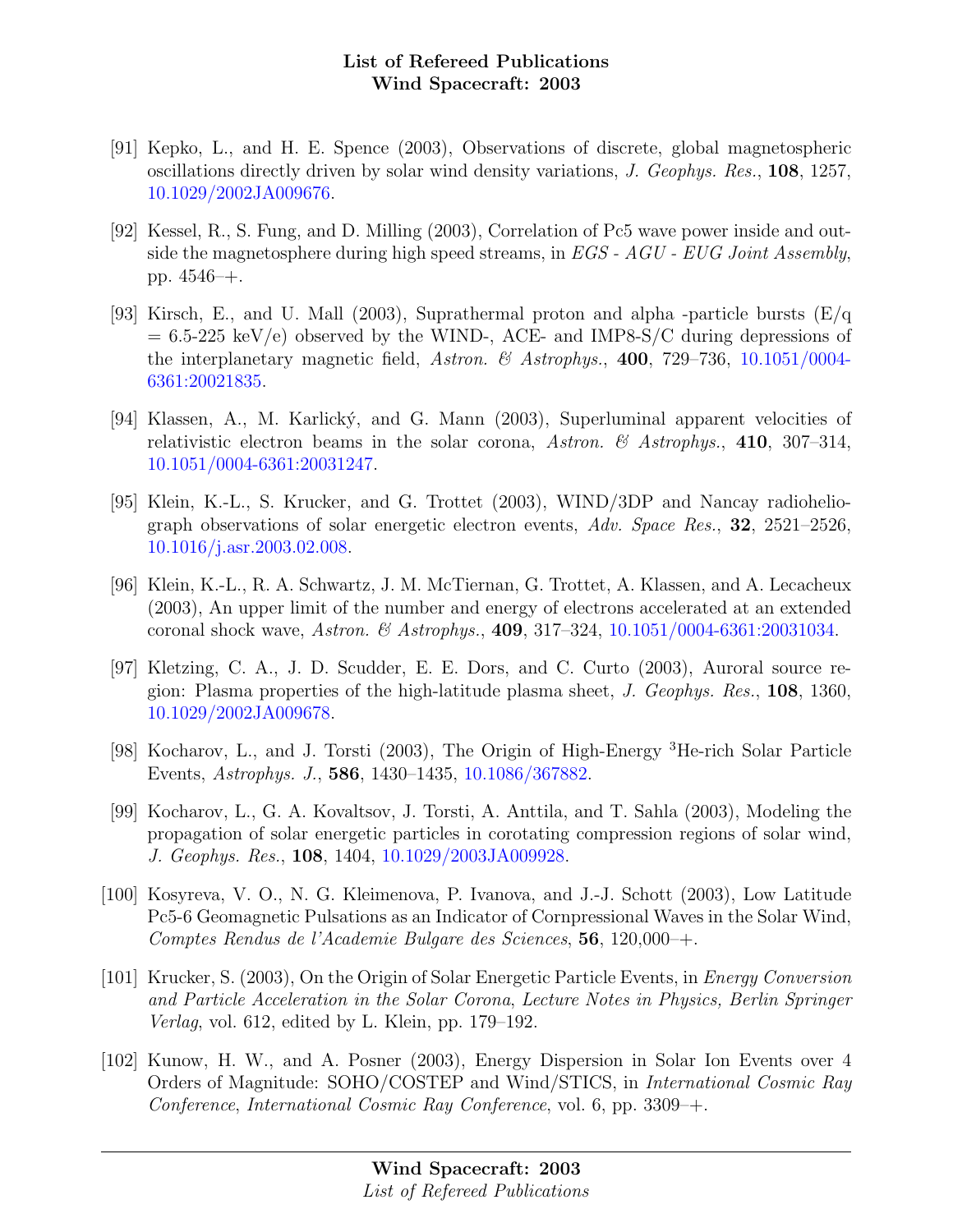- [103] Kuznetsov, S. N., A. V. Bogomolov, Y. I. Denisov, Z. Kordylewski, K. Kudela, V. G. Kurt, D. V. Lisin, I. N. Myagkova, A. N. Podorol'skii, T. B. Podosenova, S. I. Svertilov, J. Sylwester, A. I. Stepanov, and B. Y. Yushkov (2003), The Solar Flare of November 4, 2001, and Its Manifestations in Energetic Particles from Coronas-F Data, Solar Syst. Res., 37, 121–127.
- [104] Lazarus, A., J. Kasper, A. Szabo, and K. Ogilvie (2003), Solar Wind Streams and Their Interactions, in Solar Wind Ten, American Institute of Physics Conference Series, vol. 679, edited by M. Velli, R. Bruno, F. Malara, & B. Bucci, pp. 187–189, [10.1063/1.1618573.](http://dx.doi.org/10.1063/1.1618573)
- [105] Lenters, G. T., P. M. Woods, J. E. Goupell, C. Kouveliotou, E. Göğüş, K. Hurley, D. Frederiks, S. Golenetskii, and J. Swank (2003), An Extended Burst Tail from SGR 1900+14 with a Thermal X-Ray Spectrum, Astrophys. J., **587**, 761–770, [10.1086/368343.](http://dx.doi.org/10.1086/368343)
- [106] Lenters, G. T., P. M. Woods, J. E. Goupell, C. Kouveliotou, E. Göğüs, K. Hurley, D. Frederiks, and S. Golenetskii (2003), An Extended Burst Tail from SGR 1900+14 with a Thermal X-Ray Spectrum, in *Gamma-Ray Burst and Afterglow Astronomy 2001*: A Workshop Celebrating the First Year of the HETE Mission, American Institute of Physics Conference Series, vol. 662, edited by G. R. Ricker and R. K. Vanderspek, pp. 570–573, [10.1063/1.1579433.](http://dx.doi.org/10.1063/1.1579433)
- [107] Lepping, R. P., D. B. Berdichevsky, A. Szabo, C. Arqueros, and A. J. Lazarus (2003), Profile of an Average Magnetic Cloud at 1 au for the Quiet Solar Phase: Wind Observations, Solar Phys., 212, 425–444.
- [108] Leske, R. A., M. E. Wiedenbeck, C. M. S. Cohen, R. A. Mewaldt, A. C. Cummings, E. C. Stone, and T. T. von Rosenvinge (2003), The Unusual Solar Particle Events of August 2002, in International Cosmic Ray Conference, International Cosmic Ray Conference, vol. 6, pp. 3253–+.
- [109] Leubner, M. P. (2003), An analytical representation of non-gyrotropic distributions and related space applications, Planet. Space Sci., 51, 723–729, [10.1016/S0032-](http://dx.doi.org/10.1016/S0032-0633(03)00109-0) [0633\(03\)00109-0.](http://dx.doi.org/10.1016/S0032-0633(03)00109-0)
- [110] Li, X., D. N. Baker, S. Elkington, M. Temerin, G. D. Reeves, R. D. Belian, J. B. Blake, H. J. Singer, W. Peria, and G. Parks (2003), Energetic particle injections in the inner magnetosphere as a response to an interplanetary shock, J. Atmos. Solar-Terr. Phys., 65, 233–244, [10.1016/S1364-6826\(02\)00286-9.](http://dx.doi.org/10.1016/S1364-6826(02)00286-9)
- [111] Li, X., D. N. Baker, D. Larson, M. Temerin, G. Reeves, and S. G. Kanekal (2003), The predictability of the magnetosphere and space weather, EOS Trans., 84, 361–370, [10.1029/2003EO370002.](http://dx.doi.org/10.1029/2003EO370002)
- [112] Lilensten, J., and L. R. Cander (2003), Calibration of the TEC derived from GPS measurements and from ionospheric models using the EISCAT radar, J. Atmos. Solar-Terr. Phys., 65, 833–842, [10.1016/S1364-6826\(03\)00087-7.](http://dx.doi.org/10.1016/S1364-6826(03)00087-7)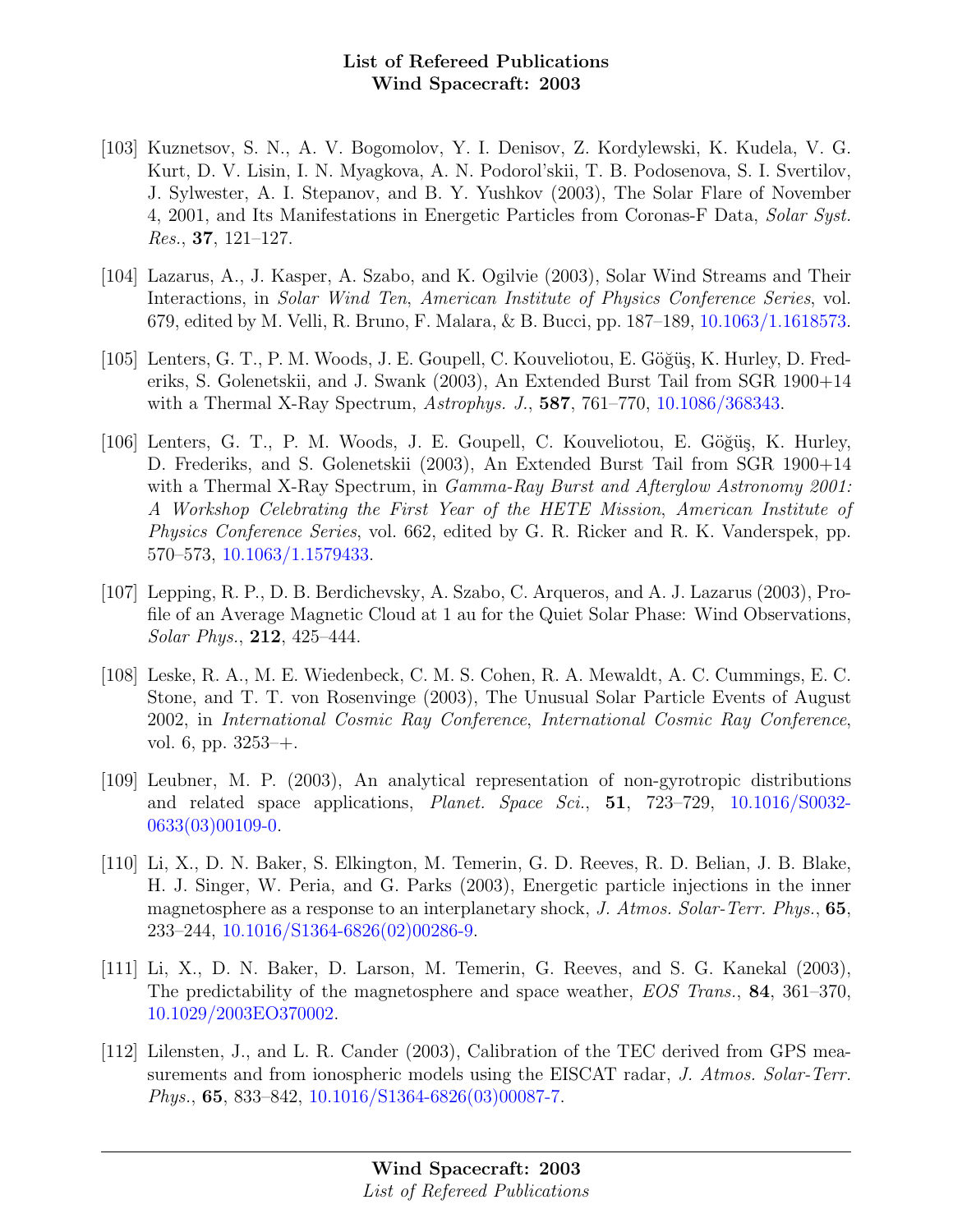- [113] Lin, R. P., and Rhessi Team (2003), Rhessi observations of particle acceleration in solar flares, Adv. Space Res., 32, 1001–1010, [10.1016/S0273-1177\(03\)00302-8.](http://dx.doi.org/10.1016/S0273-1177(03)00302-8)
- [114] Lin, R. P., S. Krucker, G. J. Hurford, D. M. Smith, H. S. Hudson, G. D. Holman, R. A. Schwartz, B. R. Dennis, G. H. Share, R. J. Murphy, A. G. Emslie, C. Johns-Krull, and N. Vilmer (2003), RHESSI Observations of Particle Acceleration and Energy Release in an Intense Solar Gamma-Ray Line Flare, Astrophys. J., 595, L69–L76, [10.1086/378932.](http://dx.doi.org/10.1086/378932)
- [115] Liou, K., P. T. Newell, C.-I. Meng, C.-C. Wu, and R. P. Lepping (2003), Investigation of external triggering of substorms with Polar ultraviolet imager observations, J. Geophys. Res., 108, 1364, [10.1029/2003JA009984.](http://dx.doi.org/10.1029/2003JA009984)
- [116] Lockwood, M., B. S. Lanchester, H. U. Frey, K. Throp, S. K. Morley, S. E. Milan, and M. Lester (2003), IMF control of cusp proton emission intensity and dayside convection: implications for component and anti-parallel reconnection, Ann. Geophys., 21, 955–982, [10.5194/angeo-21-955-2003.](http://dx.doi.org/10.5194/angeo-21-955-2003)
- [117] Lyatsky, W., and A. Tan (2003), Solar wind disturbances responsible for geomagnetic storms, J. Geophys. Res., 108, 1134, [10.1029/2001JA005057.](http://dx.doi.org/10.1029/2001JA005057)
- [118] MacDowall, R. J., A. Lara, P. K. Manoharan, N. V. Nitta, A. M. Rosas, and J. L. Bougeret (2003), Long-duration hectometric type III radio bursts and their association with solar energetic particle (SEP) events, *Geophys. Res. Lett.*, **30**, 8018, [10.1029/2002GL016624.](http://dx.doi.org/10.1029/2002GL016624)
- [119] Maia, D., G. Aulanier, S. J. Wang, M. Pick, J.-M. Malherbe, and J.-P. Delaboudinière (2003), Interpretation of a complex CME event: Coupling of scales in multiple flux systems, Astron. & Astrophys., 405, 313–323, [10.1051/0004-6361:20030359.](http://dx.doi.org/10.1051/0004-6361:20030359)
- [120] Mann, G. (2003), Electron Acceleration in the Solar Corona, *Hvar Observatory Bull.*, 27, 91–102.
- [121] Mann, G., A. Klassen, H. Aurass, and H.-T. Classen (2003), Formation and development of shock waves in the solar corona and the near-Sun interplanetary space, Astron.  $\mathscr B$ Astrophys., 400, 329–336, [10.1051/0004-6361:20021593.](http://dx.doi.org/10.1051/0004-6361:20021593)
- [122] Manoharan, P. K. (2003), The Solar Wind, in Lectures on Solar Physics, Lecture Notes in Physics, Berlin Springer Verlag, vol. 619, edited by H. M. Antia, A. Bhatnagar, & P. Ulmschneider, pp. 299–+.
- [123] Manoharan, P. K., and M. R. Kundu (2003), Coronal Structure of a Flaring Region and Associated Coronal Mass Ejection, Astrophys. J., 592, 597–606, [10.1086/375700.](http://dx.doi.org/10.1086/375700)
- [124] Maynard, N. C., D. M. Ober, W. J. Burke, J. D. Scudde, M. Lester, M. Dunlop, J. A. Wild, and A. Grocott (2003), Polar, Cluster and SuperDARN evidence for high-latitude merging during southward IMF: temporal/spatial evolution, Ann. Geophys., 21, 2233– 2258, [10.5194/angeo-21-2233-2003.](http://dx.doi.org/10.5194/angeo-21-2233-2003)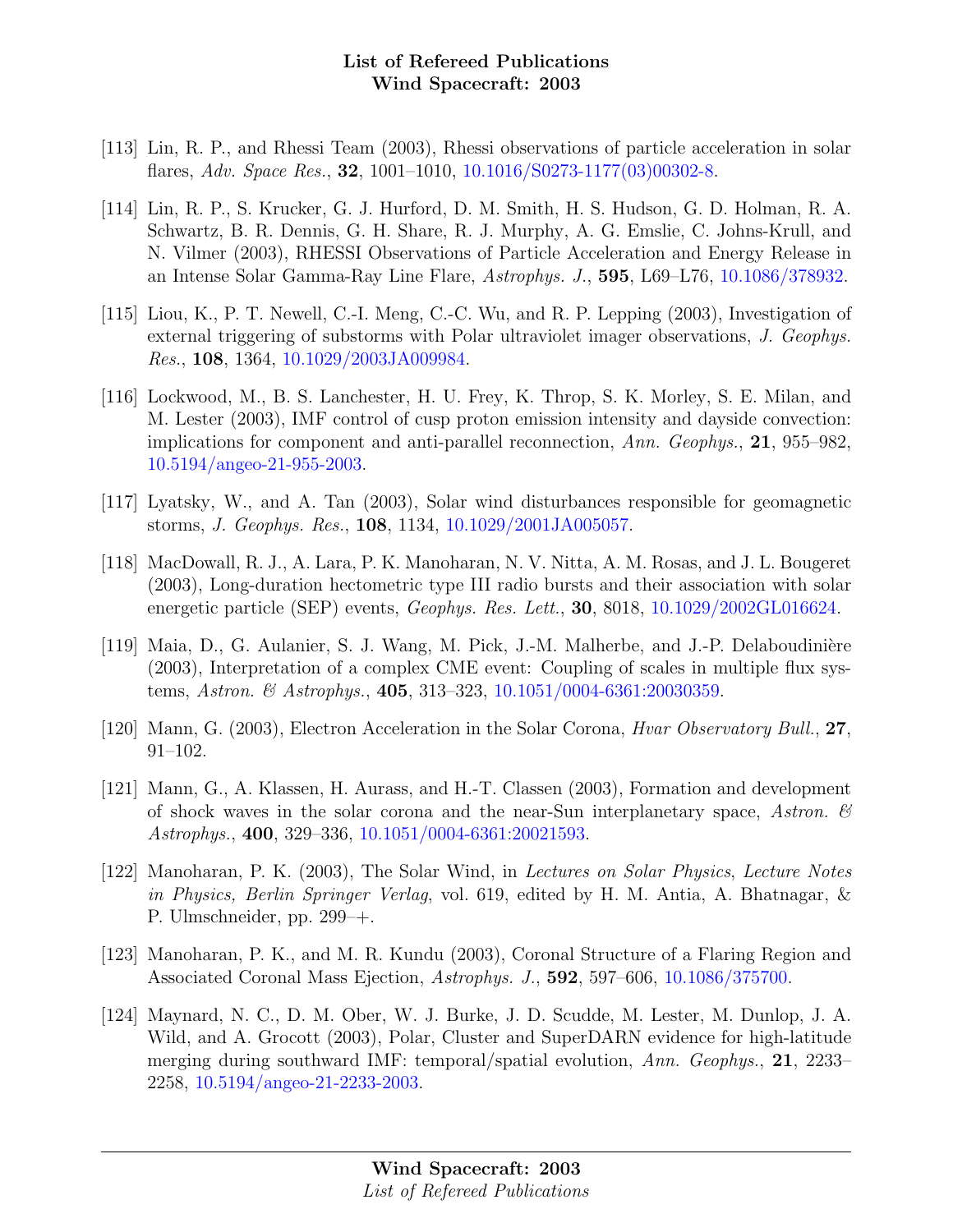- [125] McKenna-Lawlor, S., K. Kudela, K. Kecskemdty, and S.-W. Chang (2003), Spacecraft measurements of ions and electrons (>40 KeV) near and far upstream of the earth's bow shock, Adv. Space Res., 31, 933–938, [10.1016/S0273-1177\(02\)00808-6.](http://dx.doi.org/10.1016/S0273-1177(02)00808-6)
- [126] Menk, F. W., T. K. Yeoman, D. M. Wright, M. Lester, and F. Honary (2003), Highlatitude observations of impulse-driven ULF pulsations in the ionosphere and on the ground, Ann. Geophys., 21, 559–576, [10.5194/angeo-21-559-2003.](http://dx.doi.org/10.5194/angeo-21-559-2003)
- [127] Merka, J., A. Szabo, T. W. Narock, J. H. King, K. I. Paularena, and J. D. Richardson (2003), A comparison of IMP 8 observed bow shock positions with model predictions, J. Geophys. Res., 108, 1077, [10.1029/2002JA009384.](http://dx.doi.org/10.1029/2002JA009384)
- [128] Meziane, K., M. Wilber, R. P. Lin, and G. K. Parks (2003), Gyrophase-restricted 100 keV-2 MeV ion beams near the foreshock boundary, Geophys. Res. Lett., 30, 2049, [10.1029/2003GL017592.](http://dx.doi.org/10.1029/2003GL017592)
- [129] Motoba, T., T. Kikuchi, T. Okuzawa, and K. Yumoto (2003), Dynamical response of the magnetosphere-ionosphere system to a solar wind dynamic pressure oscillation, J. Geophys. Res., 108, 1206, [10.1029/2002JA009696.](http://dx.doi.org/10.1029/2002JA009696)
- [130] Mühlbachler, S., C. J. Farrugia, H. K. Biernat, and R. B. Torbert (2003), The geostationary field during dayside erosion events 1996-2001: A joint Wind, ACE, and GOES study, J. Geophys. Res., 108, 1418, [10.1029/2003JA009833.](http://dx.doi.org/10.1029/2003JA009833)
- [131] Ng, C. K., D. V. Reames, and A. J. Tylka (2003), Modeling Shock-accelerated Solar Energetic Particles Coupled to Interplanetary Alfvén Waves, Astrophys. J., 591, 461– 485, [10.1086/375293.](http://dx.doi.org/10.1086/375293)
- [132] Nindos, A., J. Zhang, and H. Zhang (2003), The Magnetic Helicity Budget of Solar Active Regions and Coronal Mass Ejections, Astrophys. J., 594, 1033–1048, [10.1086/377126.](http://dx.doi.org/10.1086/377126)
- [133] Němeek, Z., M. Hayosh, J. Safránková, G. N. Zastenker, and J. D. Richardson  $(2003)$ , The dawn-dusk asymmetry of the magnetosheath: INTERBALL-1 observations, Adv. Space Res., 31, 1333–1340, [10.1016/S0273-1177\(03\)00007-3.](http://dx.doi.org/10.1016/S0273-1177(03)00007-3)
- [134] Ober, D. M., N. C. Maynard, and W. J. Burke (2003), Testing the Hill model of transpolar potential saturation, J. Geophys. Res., 108, 1467, [10.1029/2003JA010154.](http://dx.doi.org/10.1029/2003JA010154)
- [135] Odstrcil, D. (2003), Modeling 3-D solar wind structure, Adv. Space Res., 32, 497–506. [10.1016/S0273-1177\(03\)00332-6.](http://dx.doi.org/10.1016/S0273-1177(03)00332-6)
- [136] Ohmi, T., M. Kojima, K. Hayashi, A. Yokobe, M. Tokumaru, K. Fujiki, and K. Hakamada (2003), Evidences for Low-speed Streams from Small Coronal Hole, in Solar Wind Ten, American Institute of Physics Conference Series, vol. 679, edited by M. Velli, R. Bruno, F. Malara, & B. Bucci, pp. 137–140, [10.1063/1.1618560.](http://dx.doi.org/10.1063/1.1618560)
- [137] Østgaard, N., D. L. Detrick, T. J. Rosenberg, R. R. Vondrak, H. U. Frey, S. B. Mende, S. E. Håland, and J. Stadsnes (2003), High-latitude dayside energetic precipitation and IMF B<sub>Z</sub> rotations, *J. Geophys. Res.*, **108**, 8013, [10.1029/2002JA009350.](http://dx.doi.org/10.1029/2002JA009350)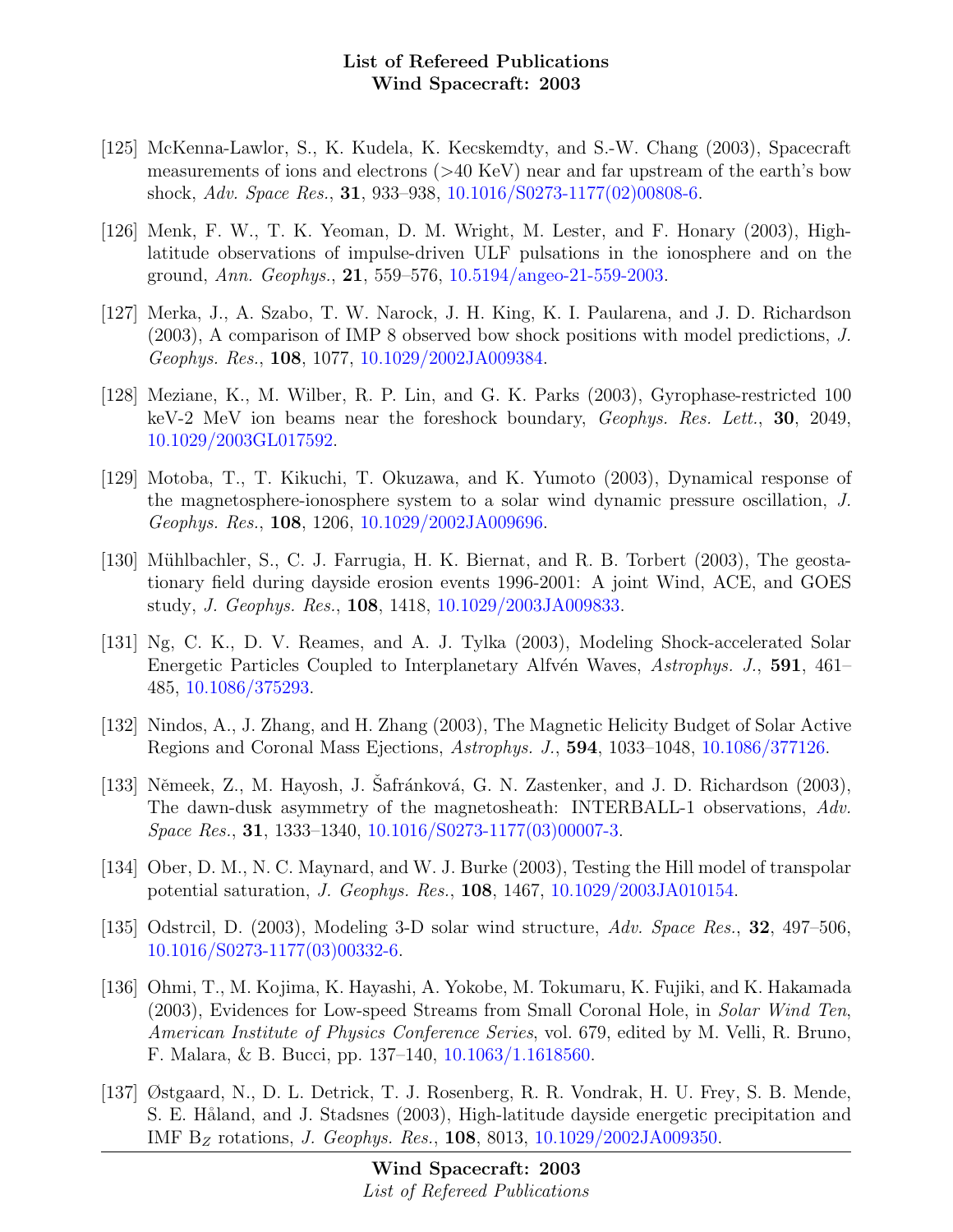- [138] Parkinson, M. L., M. Pinnock, H. Ye, M. R. Hairston, J. C. Devlin, P. L. Dyson, R. J. Morris, and P. Ponomarenko (2003), On the lifetime and extent of an auroral westward flow channel (AWFC) observed during a magnetospheric substorm, Ann. Geophys., 21, 893–913, [10.5194/angeo-21-893-2003.](http://dx.doi.org/10.5194/angeo-21-893-2003)
- [139] Partamies, N., O. Amm, K. Kauristie, T. I. Pulkkinen, and E. Tanskanen (2003), A pseudo-breakup observation: Localized current wedge across the postmidnight auroral oval, J. Geophys. Res., 108, 1020, [10.1029/2002JA009276.](http://dx.doi.org/10.1029/2002JA009276)
- [140] Pick, M., D. Maia, S. J. Wang, A. Lecacheux, and S. E. Hawkins (2003), Solar origin of near-relativistic impulsive electron events, Adv. Space Res., 32, 2527–2532, [10.1016/j.asr.2003.02.005.](http://dx.doi.org/10.1016/j.asr.2003.02.005)
- [141] Pickett, J. S., J. D. Menietti, D. A. Gurnett, B. Tsurutani, P. M. Kintner, E. Klatt, and A. Balogh (2003), Solitary potential structures observed in the magnetosheath by the Cluster spacecraft, Nonlin. Proc. Geophys., 10, 3–11.
- [142] Pinnock, M., G. Chisham, I. J. Coleman, M. P. Freeman, M. Hairston, and J.-P. Villain (2003), The location and rate of dayside reconnection during an interval of southward interplanetary magnetic field, Ann. Geophys., 21, 1467–1482, [10.5194/angeo-21-1467-](http://dx.doi.org/10.5194/angeo-21-1467-2003) [2003.](http://dx.doi.org/10.5194/angeo-21-1467-2003)
- [143] Popielawska, B., I. Sandahl, S. Joko, H. Stenuit, S. A. Romanov, and A. V. Zakharov (2003), Oxygen ion beams at the boundary of velocity dispersed ion structures in the highlatitude magnetosphere under northward interplanetary magnetic field with a large bycomponent: Interball-tail observations, Adv. Space Res., 31, 1363–1370, [10.1016/S0273-](http://dx.doi.org/10.1016/S0273-1177(02)00949-3) [1177\(02\)00949-3.](http://dx.doi.org/10.1016/S0273-1177(02)00949-3)
- [144] Posch, J. L., M. J. Engebretson, V. A. Pilipenko, W. J. Hughes, C. T. Russell, and L. J. Lanzerotti (2003), Characterizing the long-period ULF response to magnetic storms, J. Geophys. Res., 108, 1029, [10.1029/2002JA009386.](http://dx.doi.org/10.1029/2002JA009386)
- [145] Posner, A., M. W. Liemohn, and T. H. Zurbuchen (2003), Upstream magnetospheric ion flux tube within a magnetic cloud: Wind/STICS, Geophys. Res. Lett., **30**, 1346, [10.1029/2002GL016116.](http://dx.doi.org/10.1029/2002GL016116)
- [146] Price, P. A., S. R. Kulkarni, E. Berger, D. W. Fox, J. S. Bloom, S. G. Djorgovski, D. A. Frail, T. J. Galama, F. A. Harrison, P. McCarthy, D. E. Reichart, R. Sari, S. A. Yost, H. Jerjen, K. Flint, A. Phillips, B. E. Warren, T. S. Axelrod, R. A. Chevalier, J. Holtzman, R. A. Kimble, B. P. Schmidt, J. C. Wheeler, F. Frontera, E. Costa, L. Piro, K. Hurley, T. Cline, C. Guidorzi, E. Montanari, E. Mazets, S. Golenetskii, I. Mitrofanov, D. Anfimov, A. Kozyrev, M. Litvak, A. Sanin, W. Boynton, C. Fellows, K. Harshman, C. Shinohara, A. Gal-Yam, E. Ofek, and Y. Lipkin (2003), Discovery of GRB 020405 and Its Late Red Bump, Astrophys. J., 589, 838–843, [10.1086/374730.](http://dx.doi.org/10.1086/374730)
- [147] Reames, D. V., and F. B. McDonald (2003), Wind Observations of Anomalous Cosmic Rays from Solar Minimum to Maximum, Astrophys. J., 586, L99–L101, [10.1086/374653.](http://dx.doi.org/10.1086/374653)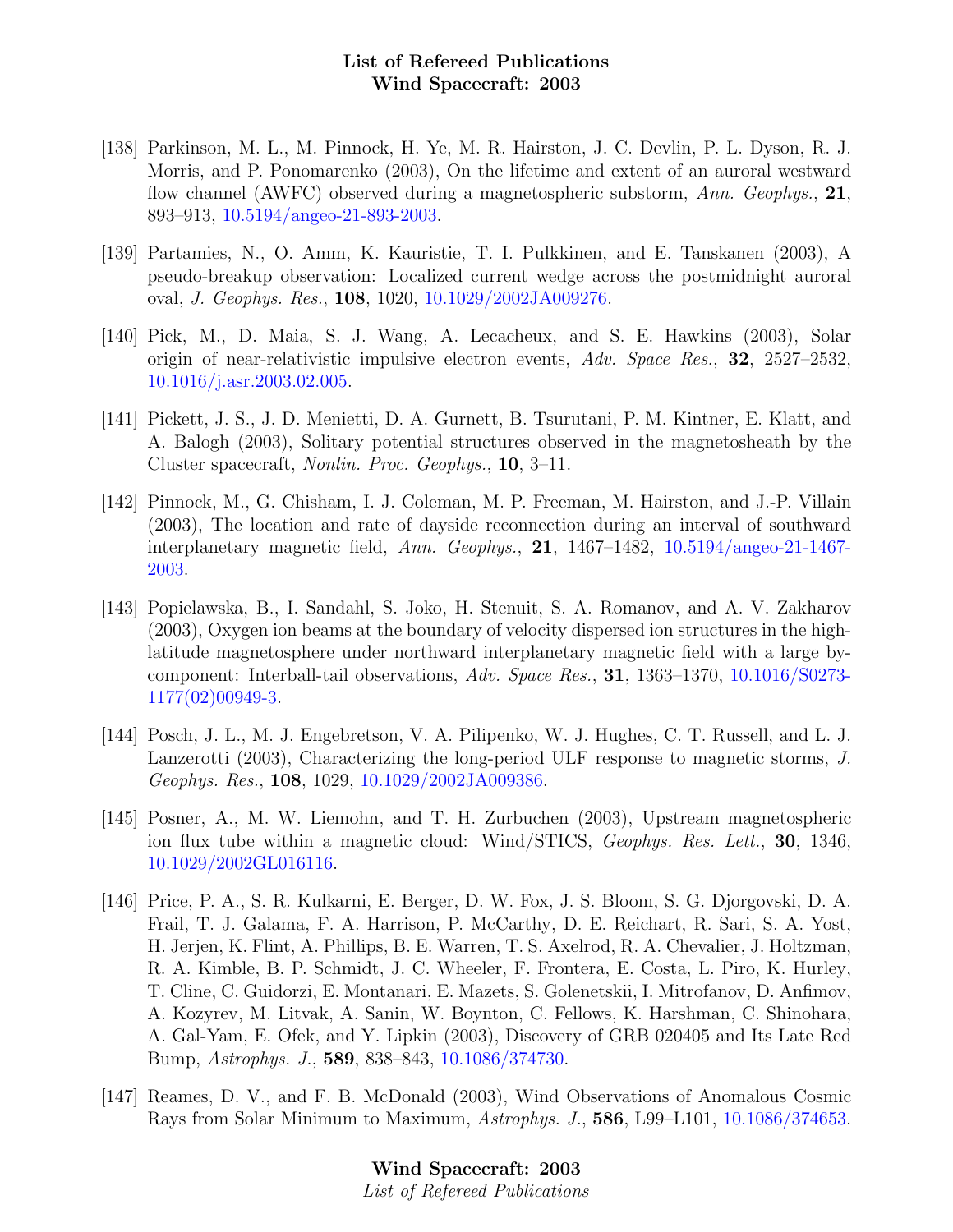- [148] Reiner, M. J. (2003), Radio signatures of solar energetic particle acceleration, in Solar Variability as an Input to the Earth's Environment, ESA Special Publication, vol. 535, edited by A. Wilson, pp. 841–851.
- [149] Reiner, M. J., A. Vourlidas, O. C. S. Cyr, J. T. Burkepile, R. A. Howard, M. L. Kaiser, N. P. Prestage, and J.-L. Bougeret (2003), Constraints on Coronal Mass Ejection Dynamics from Simultaneous Radio and White-Light Observations, Astrophys. J., 590, 533–546, [10.1086/374917.](http://dx.doi.org/10.1086/374917)
- [150] Riazantseva, M. O., P. A. Dalin, G. N. Zastenker, and J. Richardson (2003), Orientation of Sharp Fronts of the Solar Wind Plasma, Cosmic Res., 41, 382–391.
- [151] Riazantseva, M. O., P. A. Dalin, G. N. Zastenker, V. A. Parhomov, V. G. Eselevich, M. V. Eselevich, and J. Richardson (2003), Properties of Sharp and Large Changes in the Solar Wind Ion Flux (Density), Cosmic Res., 41, 371–381.
- [152] Richardson, J. D., I. G. Richardson, J. C. Kasper, H. V. Cane, N. U. Crooker, and A. J. Lazarus (2003), Helium variation in the solar wind, in Solar Variability as an Input to the Earth's Environment, ESA Special Publication, vol. 535, edited by A. Wilson, pp. 521–526.
- [153] Rodgers, D. J., S. N. Clucas, C. S. Dyer, and R. J. K. Smith (2003), Non-linear prediction of relativistic electron flux in the outer belt, Adv. Space Res., 31, 1015–1020, [10.1016/S0273-1177\(02\)00786-X.](http://dx.doi.org/10.1016/S0273-1177(02)00786-X)
- [154] Romashets, E. P., M. Vandas, and K. G. Ivanov (2003), Effects of coronal hole flows loaded by material from a disappearing filament, Adv. Space Res., 31, 907–911, [10.1016/S0273-](http://dx.doi.org/10.1016/S0273-1177(02)00798-6) [1177\(02\)00798-6.](http://dx.doi.org/10.1016/S0273-1177(02)00798-6)
- [155] Russell, C. T., and A. A. Shinde (2003), ICME Identification from Solar Wind Ion Measurements, Solar Phys., 216, 285–294, [10.1023/A:1026108101883.](http://dx.doi.org/10.1023/A:1026108101883)
- [156] Salem, C., D. Hubert, C. Lacombe, S. D. Bale, A. Mangeney, D. E. Larson, and R. P. Lin (2003), Electron Properties and Coulomb Collisions in the Solar Wind at 1 AU: Wind Observations, Astrophys. J., 585, 1147–1157, [10.1086/346185.](http://dx.doi.org/10.1086/346185)
- [157] Salem, C., S. Hoang, K. Issautier, M. Maksimovic, and C. Perche (2003), Wind-Ulysses in-situ thermal noise measurements of solar wind electron density and core temperature at solar maximum and minimum, Adv. Space Res., 32, 491–496, [10.1016/S0273-](http://dx.doi.org/10.1016/S0273-1177(03)00354-5) [1177\(03\)00354-5.](http://dx.doi.org/10.1016/S0273-1177(03)00354-5)
- [158] Salem, C., C. Lacombe, A. Mangeney, P. J. Kellogg, and J.-L. Bougeret (2003), Weak Double Layers in the Solar Wind and their Relation to the Interplanetary Electric Field, in Proc. 10th Intl. Solar Wind Conf., American Institute of Physics Conference Series, vol. 679, edited by M. Velli, R. Bruno, F. Malara, and B. Bucci, pp. 513–517, [10.1063/1.1618647.](http://dx.doi.org/10.1063/1.1618647)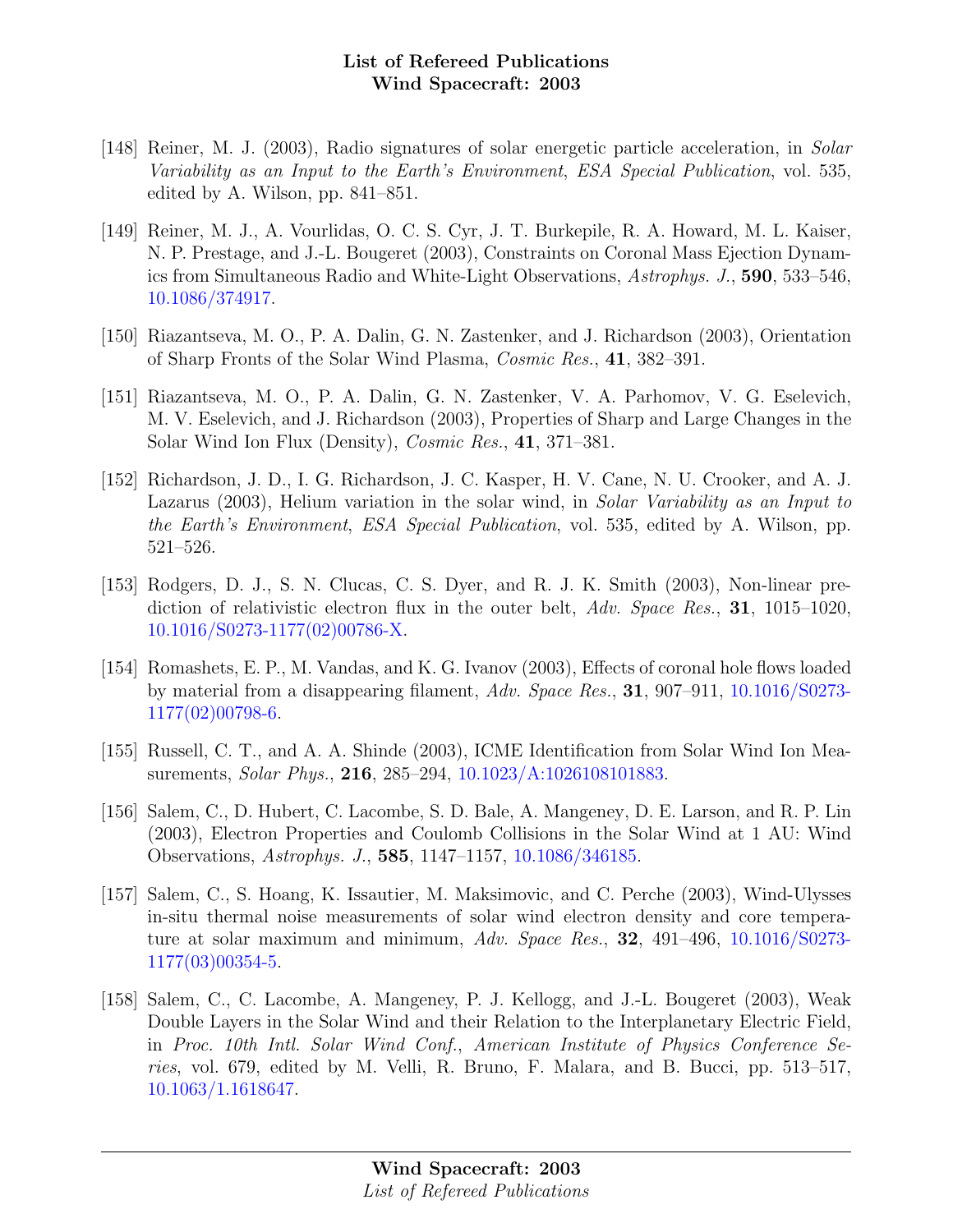- [159] Sandholt, P. E., and C. J. Farrugia (2003), Does the aurora provide evidence for the occurrence of antiparallel magnetopause reconnection?, J. Geophys. Res., 108, 1466, [10.1029/2003JA010066.](http://dx.doi.org/10.1029/2003JA010066)
- [160] Sandholt, P. E., C. J. Farrugia, W. F. Denig, S. W. H. Cowley, and M. Lester (2003), Spontaneous and driven cusp dynamics: Optical aurora, particle precipitation, and plasma convection, Planet. Space Sci., 51, 797–812, [10.1016/S0032-0633\(03\)00114-4.](http://dx.doi.org/10.1016/S0032-0633(03)00114-4)
- [161] Sastri, J. H., Y. Kamide, and K. Yumoto (2003), Signatures for magnetospheric substorms in the geomagnetic field of dayside equatorial region: Origin of the ionospheric component, J. Geophys. Res., 108, 1375, [10.1029/2003JA009962.](http://dx.doi.org/10.1029/2003JA009962)
- [162] Saul, L., E. Möbius, Y. Litvinenko, P. Isenberg, H. Kucharek, M. Lee, H. Grünwaldt, F. Ipavich, B. Klecker, and P. Bochsler (2003), SOHO CTOF Observations of Interstellar He<sup>+</sup> Pickup Ion Enhancements in Solar Wind Compression Regions, in Solar Wind Ten, American Institute of Physics Conference Series, vol. 679, edited by M. Velli, R. Bruno, F. Malara, & B. Bucci, pp. 778–781, [10.1063/1.1618708.](http://dx.doi.org/10.1063/1.1618708)
- [163] Sergeev, V., A. Runov, W. Baumjohann, R. Nakamura, T. L. Zhang, M. Volwerk, A. Balogh, H. Rème, J. A. Sauvaud, M. André, and B. Klecker (2003), Current sheet flapping motion and structure observed by Cluster, *Geophys. Res. Lett.*, 30, 1327, [10.1029/2002GL016500.](http://dx.doi.org/10.1029/2002GL016500)
- [164] Shanmugaraju, A., Y.-J. Moon, M. Dryer, and S. Umapathy (2003), An Investigation of Solar Maximum Metric Type ii Radio Bursts: do two Kinds of Coronal Shock Sources Exist?, Solar Phys., 215, 161–184.
- [165] Sheldon, R., J. Chen, and T. A. Fritz (2003), Comment on "Origins of energetic ions in the cusp" by K. J. Trattner et al., J. Geophys. Res., 108, 1302, [10.1029/2002JA009575.](http://dx.doi.org/10.1029/2002JA009575)
- [166] Shevyrev, N. N., G. N. Zastenker, M. N. Nozdrachev, Z. Němeček, J. Safránková, and J. D. Richardson (2003), High and low frequency large amplitude variations of plasma and magnetic field in the magnetosheath: Radial profile and some features, Adv. Space Res., 31, 1389–1394, [10.1016/S0273-1177\(03\)00008-5.](http://dx.doi.org/10.1016/S0273-1177(03)00008-5)
- [167] Simnett, G. M. (2003), Energetic Particles and Coronal Mass Ejections: a Case Study From ace and Ulysses, Solar Phys., 213, 387–412.
- [168] Simnett, G. M. (2003), A new concept for solar flares, in Solar Variability as an Input to the Earth's Environment, ESA Special Publication, vol. 535, edited by A. Wilson, pp. 613–618.
- [169] Simnett, G. M. (2003), Solar and interplanetary particle acceleration, Adv. Space Res., 31, 883–893, [10.1016/S0273-1177\(02\)00887-6.](http://dx.doi.org/10.1016/S0273-1177(02)00887-6)
- [170] Simnett, G. M., and E. C. Roelof (2003), CME-driven Coronal Shock Acceleration Of Energetic Electrons, in Solar Wind Ten, American Institute of Physics Conference Series, vol. 679, edited by M. Velli, R. Bruno, F. Malara, & B. Bucci, pp. 597–603, [10.1063/1.1618666.](http://dx.doi.org/10.1063/1.1618666)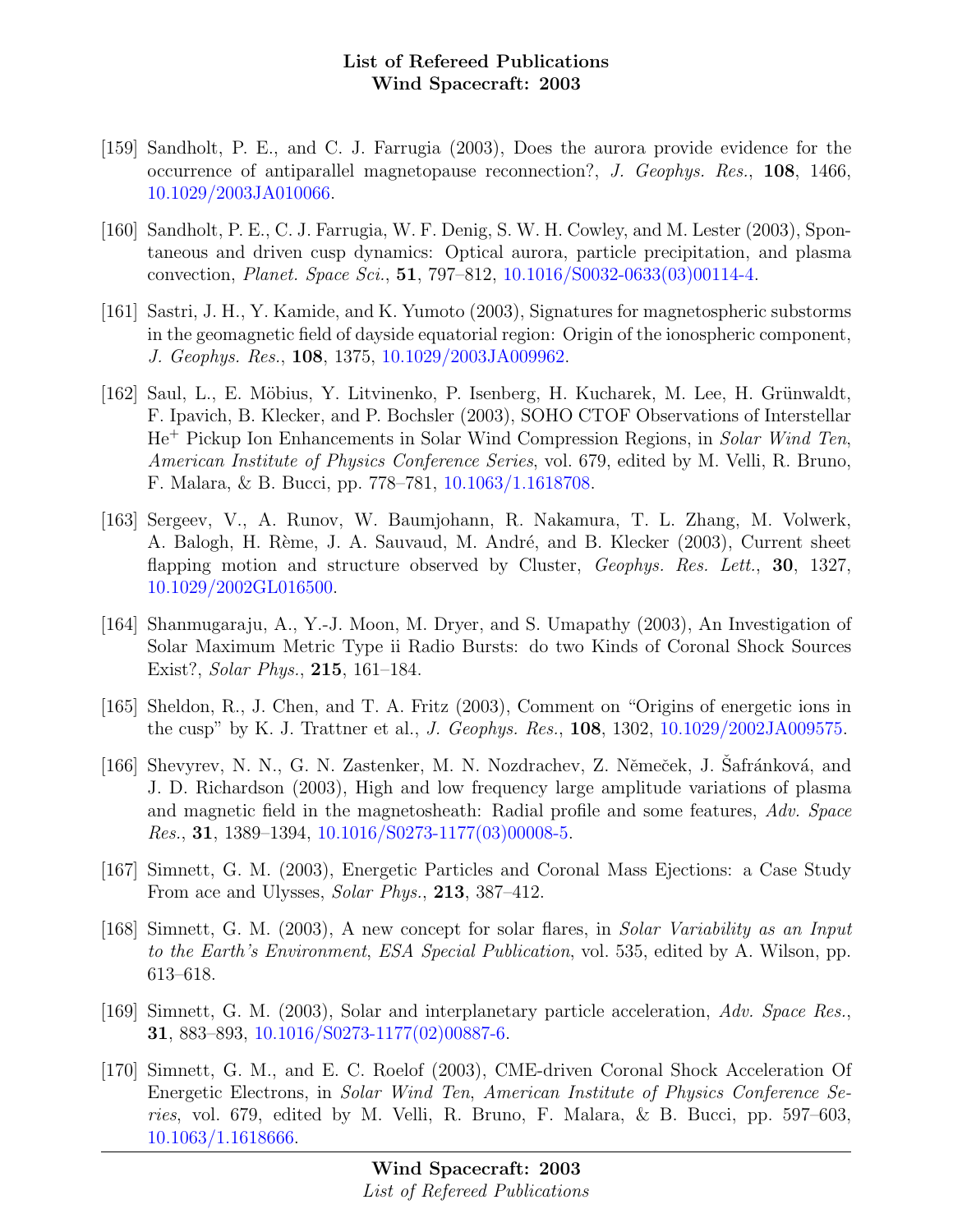- [171] Smith, C. W. (2003), Magnetic helicity in the solar wind,  $Adv. Space Res., 32, 1971-1980$ , [10.1016/S0273-1177\(03\)90635-1.](http://dx.doi.org/10.1016/S0273-1177(03)90635-1)
- [172] Smith, D. M. (2003), The Reuven Ramaty High Energy Solar Spectroscopic Imager Observation of the 1809 keV Line from Galactic <sup>26</sup>Al, Astrophys. J., 589, L55–L58, [10.1086/375795.](http://dx.doi.org/10.1086/375795)
- [173] Tang, Y. H., and Y. Dai (2003), Origin of coronal and interplanetary shock and particle acceleration of a flare/CME event,  $Adv. Space Res., 32, 2609-2612,$ [10.1016/j.asr.2003.03.017.](http://dx.doi.org/10.1016/j.asr.2003.03.017)
- [174] Torsti, J., L. Kocharov, J. Laivola, I. Chertok, and B. J. Thompson (2003), High-Energy  ${}^{3}$ He-Rich Solar Particle Events, Solar Phys., 214, 177–193.
- [175] Trattner, K. J., S. A. Fuselier, W. K. Peterson, S.-W. Chang, R. Friedel, and M. R. Aellig (2003), Reply to comment on "Origins of energetic ions in the cusp" by R. Sheldon, J. Chen, and T. A. Fritz, J. Geophys. Res., 108, 1303, [10.1029/2002JA009781.](http://dx.doi.org/10.1029/2002JA009781)
- [176] Trattner, K. J., S. A. Fuselier, T. K. Yeoman, A. Korth, M. Fraenz, C. Mouikis, H. Kucharek, L. M. Kistler, C. P. Escoubet, H. R' Eme, I. Dandouras, J. A. Sauvaud, J. M. Bosqued, B. Klecker, C. Carlson, T. Phan, J. P. McFadden, E. Amata, and L. Eliasson (2003), Cusp structures: combining multi-spacecraft observations with ground-based observations, Ann. Geophys., 21, 2031–2041, [10.5194/angeo-21-2031-2003.](http://dx.doi.org/10.5194/angeo-21-2031-2003)
- [177] Trottet, G. (2003), Coronal signatures of accelerated electrons, Adv. Space Res., 32, 2403–2413, [10.1016/j.asr.2003.02.004.](http://dx.doi.org/10.1016/j.asr.2003.02.004)
- [178] Tsurutani, B. T., and X.-Y. Zhou (2003), Interplanetary shock triggering of substorms: WIND and Polar, Adv. Space Res., 31, 1063-1067, [10.1016/S0273-1177\(02\)00796-2.](http://dx.doi.org/10.1016/S0273-1177(02)00796-2)
- [179] Tsyganenko, N. A., and T. Mukai (2003), Tail plasma sheet models derived from Geotail particle data, J. Geophys. Res., 108, 1136, [10.1029/2002JA009707.](http://dx.doi.org/10.1029/2002JA009707)
- [180] Tylka, A. J., C. M. S. Cohen, W. F. Dietrich, S. Krucker, R. E. McGuire, R. A. Mewaldt, C. K. Ng, D. V. Reames, and G. H. Share (2003), Onsets and Release Times in Solar Particle Events, in International Cosmic Ray Conference, International Cosmic Ray Conference, vol. 6, pp.  $3305 +$ .
- [181] Vandas, M., S. Watari, and E. P. Romashets (2003), Fields around magnetic clouds: comparison between theoretical solutions and measurements, in Solar Variability as an Input to the Earth's Environment, ESA Special Publication, vol. 535, edited by A. Wilson, pp. 587–590.
- [182] Villante, U., P. Di Giuseppe, and P. Francia (2003), On the correspondence between interplanetary, magnetospheric and geomagnetic fluctuations at selected frequencies., Mem. Soc. Astron. Ital., **74**,  $753-+$ .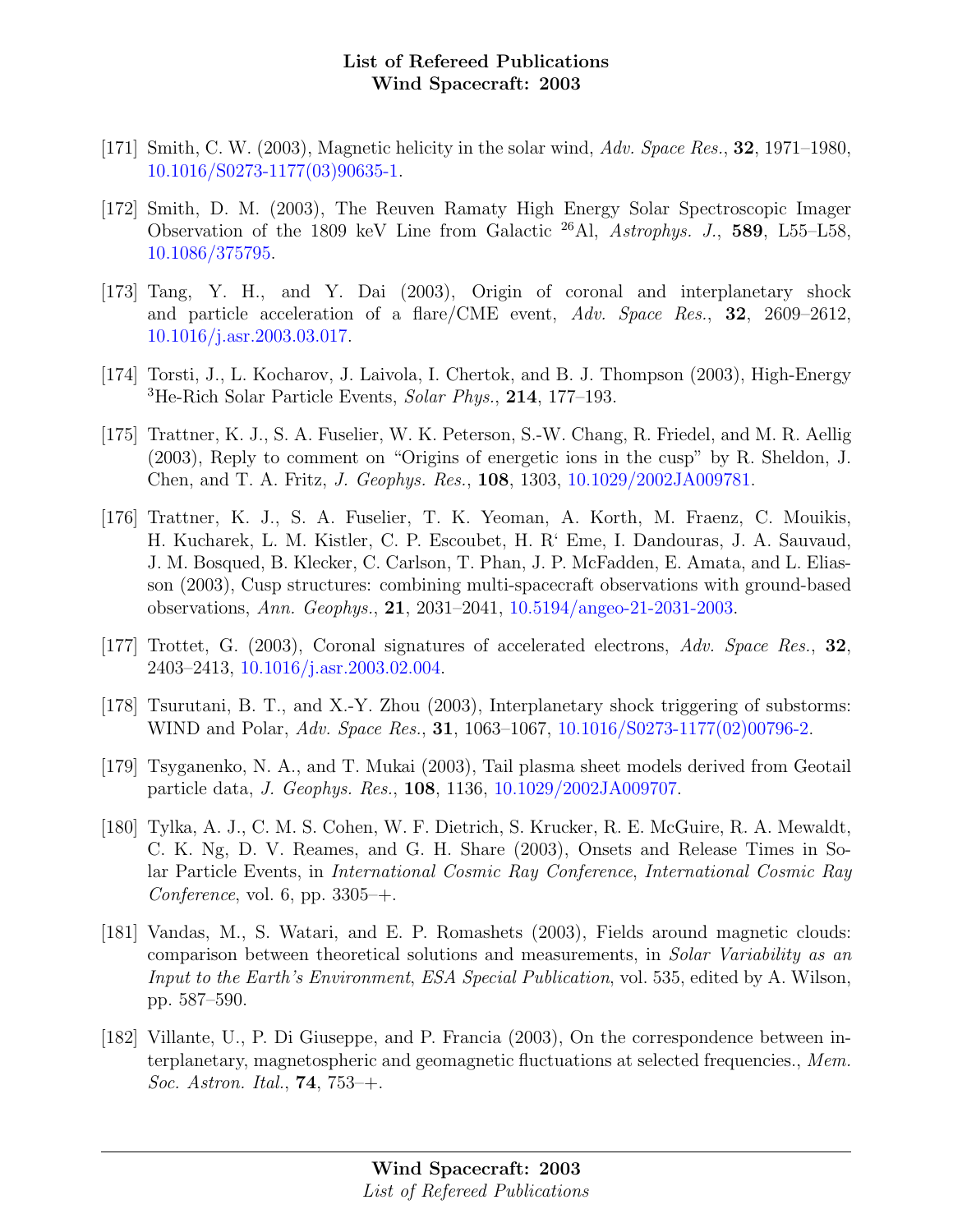- [183] Vilmer, N., M. Pick, R. Schwenn, P. Ballatore, and J. P. Villain (2003), On the solar origin of interplanetary disturbances observed in the vicinity of the Earth, Ann. Geophys.,  $21$ , 847–862, [10.5194/angeo-21-847-2003.](http://dx.doi.org/10.5194/angeo-21-847-2003)
- [184] Vilmer, N., S. Krucker, G. Trottet, and R. P. Lin (2003), Hard X-ray and metric/decimetric spatially resolved observations of the 10 April 2002 solar flare, Adv. Space Res., 32, 2509–2515, [10.1016/j.asr.2003.04.005.](http://dx.doi.org/10.1016/j.asr.2003.04.005)
- [185] Voronkov, I. O., E. F. Donovan, and J. C. Samson (2003), Observations of the phases of the substorm, J. Geophys. Res., 108, 1073, [10.1029/2002JA009314.](http://dx.doi.org/10.1029/2002JA009314)
- [186] Vršnak, B., A. Warmuth, D. Maričić, W. Otruba, and V. Ruždjak (2003), Interaction of an Erupting Filament with the Ambient Magnetoplasma and Escape of Electron Beams, Solar Phys., 217, 187–198.
- [187] Wang, Y., C. L. Shen, S. Wang, and P. Z. Ye (2003), An empirical formula relating the geomagnetic storm's intensity to the interplanetary parameters:  $-V\overline{B}_z$  and  $\Delta t$ , Geophys. Res. Lett., 30, 2039, [10.1029/2003GL017901.](http://dx.doi.org/10.1029/2003GL017901)
- [188] Wang, Y. L., J. Raeder, C. T. Russell, T. D. Phan, and M. Manapat (2003), Plasma depletion layer: Event studies with a global model, J. Geophys. Res., 108, 1010, [10.1029/2002JA009281.](http://dx.doi.org/10.1029/2002JA009281)
- [189] Wang, Y. M., P. Z. Ye, S. Wang, and X. H. Xue (2003), An interplanetary cause of large geomagnetic storms: Fast forward shock overtaking preceding magnetic cloud, Geophys. Res. Lett., 30, 1700, [10.1029/2002GL016861.](http://dx.doi.org/10.1029/2002GL016861)
- [190] Wang, Y. M., P. Z. Ye, S. Wang, and M. Xiong (2003), Theoretical analysis on the geoeffectiveness of a shock overtaking a preceding magnetic cloud, Solar Phys., 216, 295–310, [10.1023/A:1026150630940.](http://dx.doi.org/10.1023/A:1026150630940)
- [191] Weidenspointner, G., J. Kiener, M. Gros, P. Jean, B. J. Teegarden, C. Wunderer, R. C. Reedy, D. Attié, R. Diehl, C. Ferguson, M. J. Harris, J. Knödlseder, P. Leleux, V. Lonjou, J.-P. Roques, V. Schönfelder, C. Shrader, S. Sturner, V. Tatischeff, and G. Vedrenne (2003), First identification and modelling of SPI background lines, Astron.  $\mathcal{C}$  Astrophys. 411, L113–L116, [10.1051/0004-6361:20031209.](http://dx.doi.org/10.1051/0004-6361:20031209)
- [192] Weimer, D. R., D. M. Ober, N. C. Maynard, M. R. Collier, D. J. McComas, N. F. Ness, C. W. Smith, and J. Watermann (2003), Predicting interplanetary magnetic field (IMF) propagation delay times using the minimum variance technique, J. Geophys. Res., 108, 1026, [10.1029/2002JA009405.](http://dx.doi.org/10.1029/2002JA009405)
- [193] Wild, J. (2003), Meeting report: Autumn MIST, Astron. Geophys., 44, 010,000–1, [10.1046/j.1468-4004.2003.44130.x.](http://dx.doi.org/10.1046/j.1468-4004.2003.44130.x)
- [194] Wu, C.-C., R. P. Lepping, and N. Gopalswamy (2003), Variations of magnetic clouds and CMEs with solar activity cycle, in Solar Variability as an Input to the Earth's Environment, ESA Special Publication, vol. 535, edited by A. Wilson, pp. 429–432.